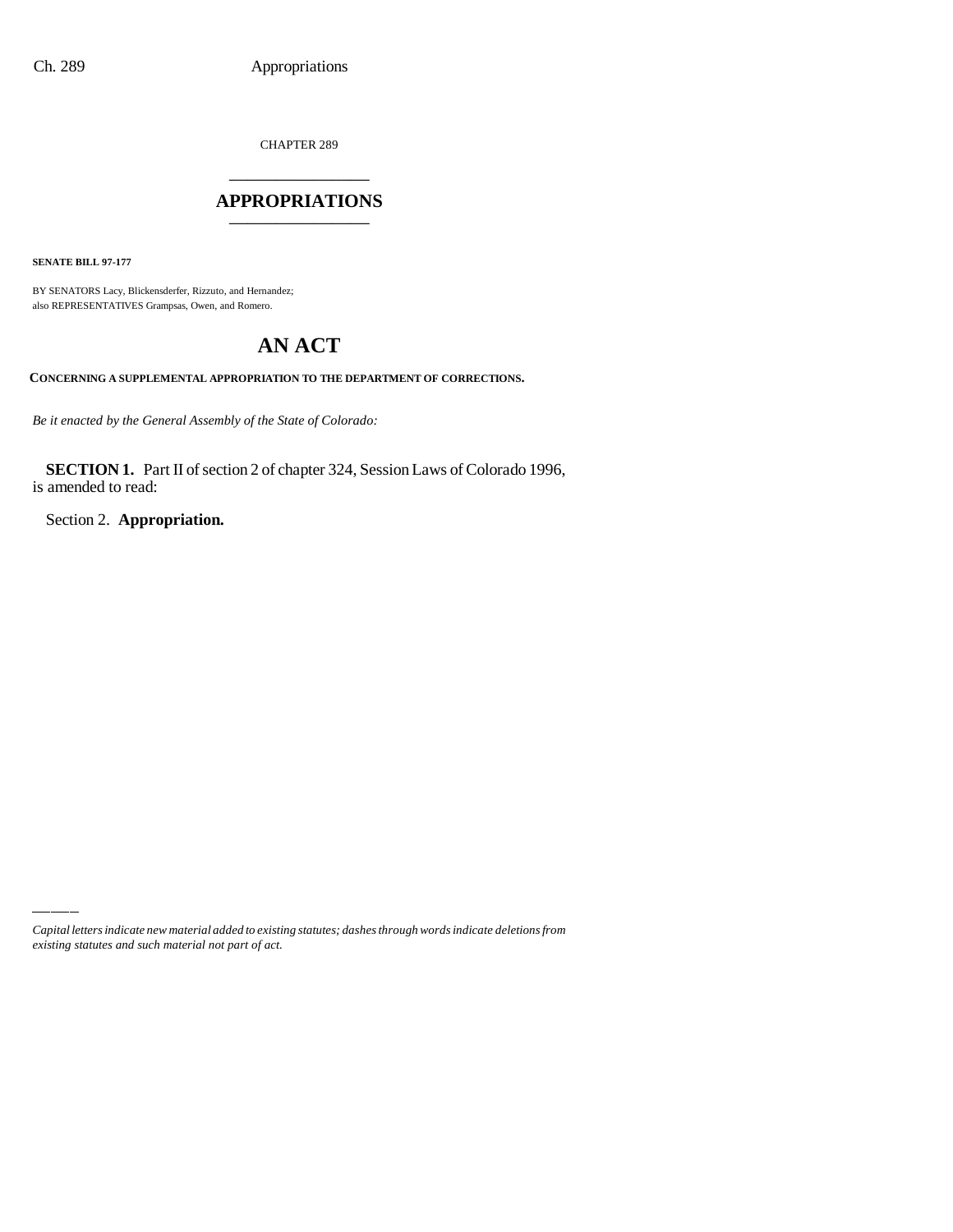|                |                 |        |       | <b>APPROPRIATION FROM</b>                          |                |              |               |              |
|----------------|-----------------|--------|-------|----------------------------------------------------|----------------|--------------|---------------|--------------|
|                |                 |        |       |                                                    | <b>GENERAL</b> |              | <b>CASH</b>   |              |
|                | ITEM &          |        |       | <b>GENERAL</b>                                     | <b>FUND</b>    | <b>CASH</b>  | <b>FUNDS</b>  | FEDERAL      |
|                | <b>SUBTOTAL</b> |        | TOTAL | <b>FUND</b>                                        | <b>EXEMPT</b>  | <b>FUNDS</b> | <b>EXEMPT</b> | <b>FUNDS</b> |
|                | ъ               | ¢<br>Φ |       | ъ                                                  | \$             | \$           | ъ             | \$           |
|                |                 |        |       | <b>PART II</b><br><b>DEPARTMENT OF CORRECTIONS</b> |                |              |               |              |
| (1) MANAGEMENT |                 |        |       |                                                    |                |              |               |              |

| (A) Executive Director's Office Subprogram <sup>4, 5, 6</sup> |           |                 |                      |                      |
|---------------------------------------------------------------|-----------|-----------------|----------------------|----------------------|
| <b>Personal Services</b>                                      | 1,283,690 | 1,283,690       |                      |                      |
|                                                               | 1,330,343 | 1,304,123       |                      | $26,220(T)^c$        |
|                                                               |           | $(20.0$ FTE $)$ |                      |                      |
|                                                               |           | $(24.0$ FTE)    |                      |                      |
| Health, Life and Dental                                       | 8,249,245 | 7,911,300       | $29,601^{\circ}$     | 308,344 <sup>b</sup> |
| Short-term Disability                                         | 212,803   | 203,639         | $965^{\circ}$        | 8.199 <sup>b</sup>   |
| Salary Survey, Anniversary                                    |           |                 |                      |                      |
| Increases, and Shift                                          |           |                 |                      |                      |
| Differential                                                  | 8,038,584 | 7,762,193       | $27,822^{\rm a}$     | $248,569^b$          |
| Workers' Compensation                                         | 4,827,775 | 4,624,525       | $22,208^{\rm a}$     | $181,042^b$          |
| <b>Operating Expenses</b>                                     | 90.812    | 90.812          |                      |                      |
|                                                               | 150,975   | 150,975         |                      |                      |
| Legal Services for $11,129$                                   |           |                 |                      |                      |
| 12,183 hours                                                  | 528,035   | 505,805         | $2.429$ <sup>a</sup> | 19,801 <sup>b</sup>  |
|                                                               | 578,035   | 555,805         |                      |                      |
|                                                               |           |                 |                      |                      |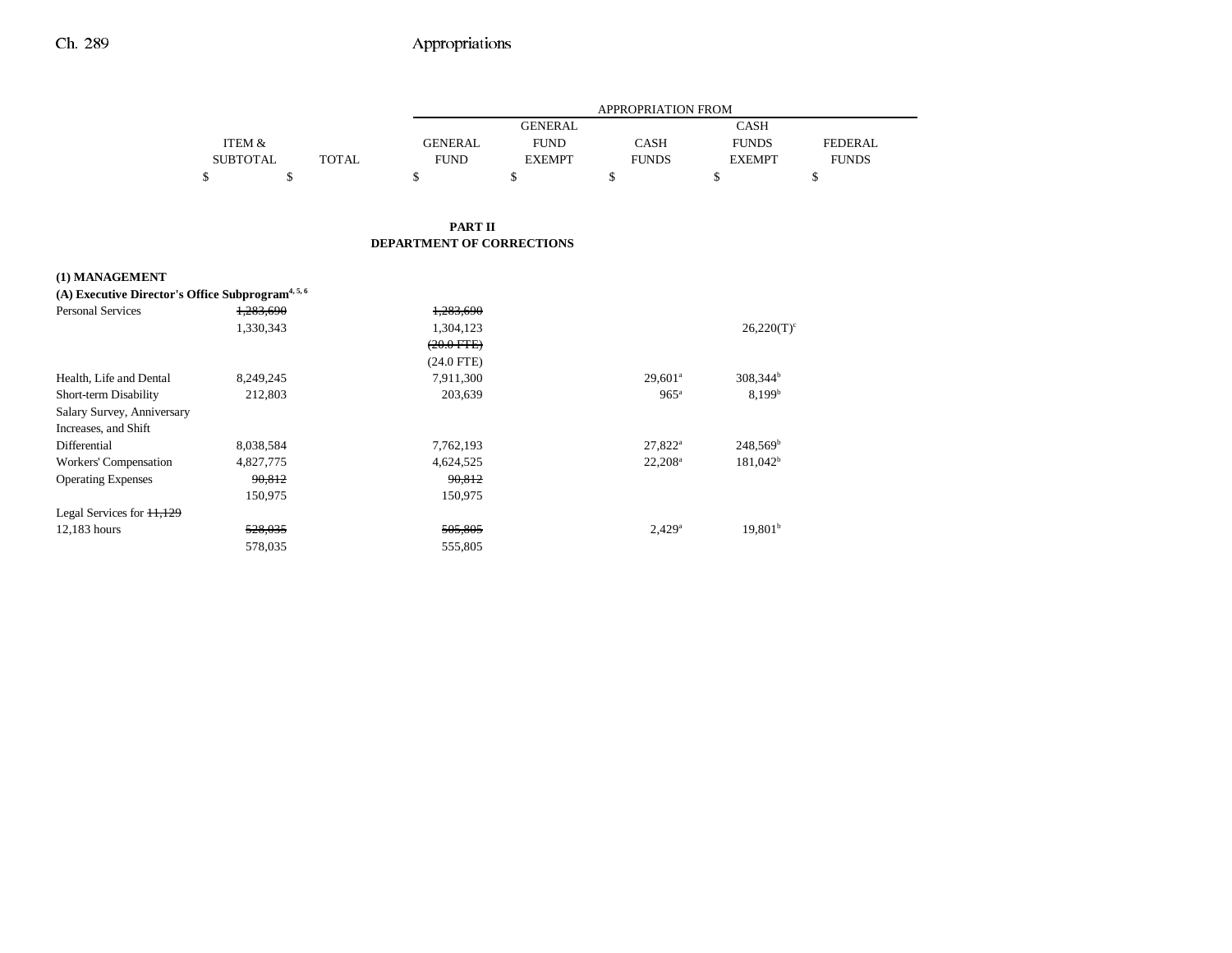| Payment to Risk Management |            |           |           |                     |
|----------------------------|------------|-----------|-----------|---------------------|
| and Property Funds         | 2,072,996  | 1,985,723 | $9.536^a$ | 77.737 <sup>b</sup> |
|                            | 25,303,940 |           |           |                     |
|                            | 25,460,756 |           |           |                     |

<sup>a</sup> These amounts shall be from sales revenues earned by the Canteen Operation.

**b** These amounts shall be from sales revenues earned by Correctional Industries.

<sup>c</sup> This amount shall be from State Victims Assistance and Law Enforcement funds appropriated in the Department of Public Safety, Division of CRIMINAL JUSTICE.

### **(B) Administrative Services Subprogram**

| <b>Personal Services</b>  | 331,099   | 331,099     |                       |
|---------------------------|-----------|-------------|-----------------------|
|                           |           | $(6.0$ FTE) |                       |
| <b>Operating Expenses</b> | 164,695   | 164,695     |                       |
|                           | 160,695   | 160,695     |                       |
| <b>Leased Space</b>       | 691,269   | 624,161     | $67,108$ <sup>a</sup> |
|                           | 940,715   | 839,553     | $101, 162^a$          |
|                           | 1,187,063 |             |                       |
|                           | 1,432,509 |             |                       |
|                           |           |             |                       |

a This amount shall be from sales revenues earned by Correctional Industries.

| (C) Correctional Services Subprogram |                    |                      |
|--------------------------------------|--------------------|----------------------|
| <b>Personal Services</b>             | 1,238,843          |                      |
|                                      | 1,479,729          |                      |
|                                      | $(24.0$ FTE)       |                      |
| <b>Operating Expenses</b>            | <del>313,473</del> |                      |
|                                      | 90,705             |                      |
|                                      | 1.552.316          | <del>1,552,316</del> |
|                                      | 1,570,434          | 1,570,434            |
|                                      |                    |                      |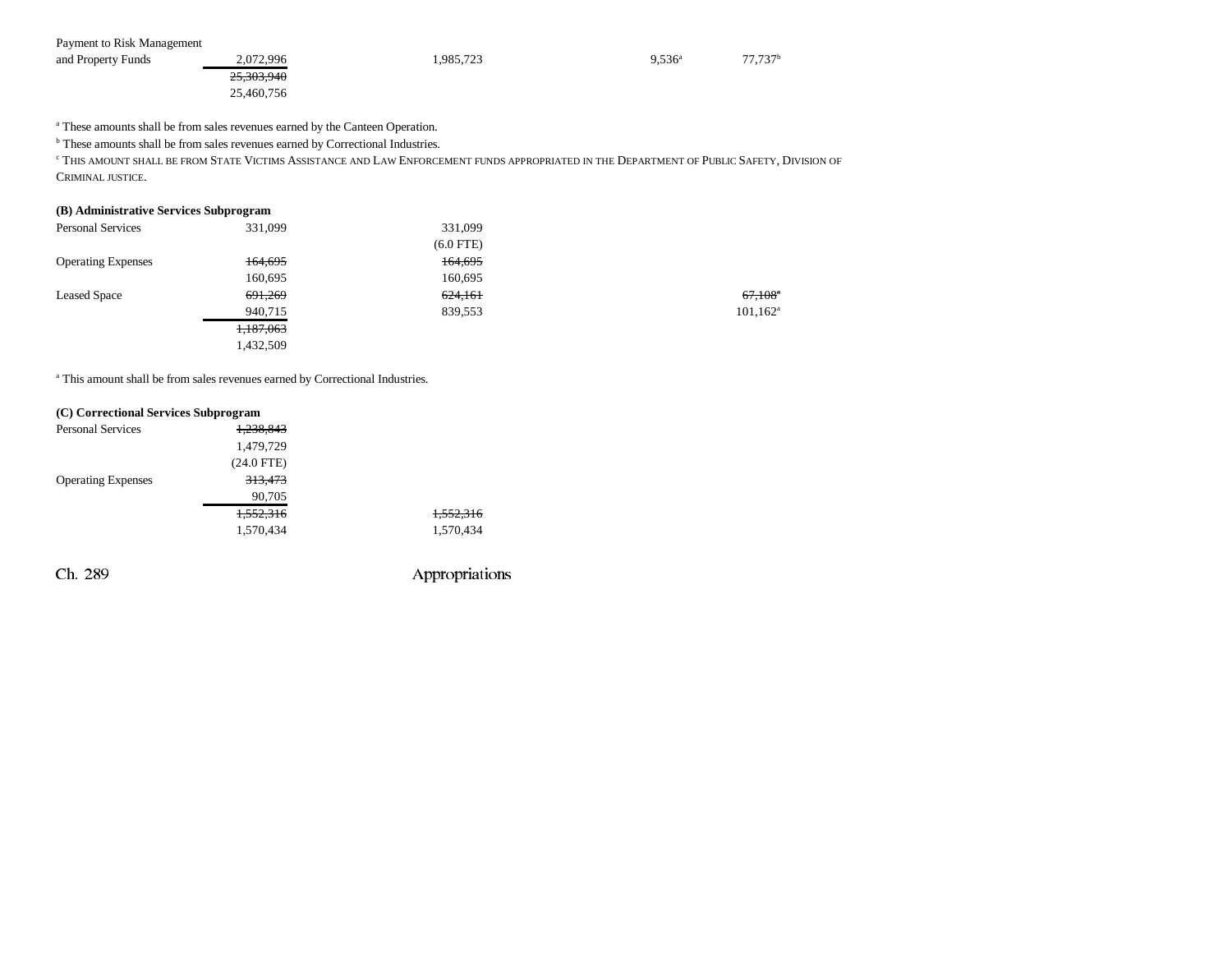|                                       |                                      |              |                               |                                                | APPROPRIATION FROM   |                                       |                                |
|---------------------------------------|--------------------------------------|--------------|-------------------------------|------------------------------------------------|----------------------|---------------------------------------|--------------------------------|
|                                       | <b>ITEM &amp;</b><br><b>SUBTOTAL</b> | <b>TOTAL</b> | <b>GENERAL</b><br><b>FUND</b> | <b>GENERAL</b><br><b>FUND</b><br><b>EXEMPT</b> | CASH<br><b>FUNDS</b> | CASH<br><b>FUNDS</b><br><b>EXEMPT</b> | <b>FEDERAL</b><br><b>FUNDS</b> |
|                                       | \$<br>\$                             | \$           |                               | \$                                             | \$                   | \$                                    | \$                             |
|                                       |                                      |              |                               |                                                |                      |                                       |                                |
|                                       |                                      |              |                               |                                                |                      |                                       |                                |
| (D) Jail Backlog Subprogram           |                                      |              |                               |                                                |                      |                                       |                                |
| <b>Personal Services</b>              | 186,419                              |              |                               |                                                |                      |                                       |                                |
|                                       | 215,631                              |              |                               |                                                |                      |                                       |                                |
|                                       | $(4.0$ FTE $)$                       |              |                               |                                                |                      |                                       |                                |
|                                       | $(4.8$ FTE)                          |              |                               |                                                |                      |                                       |                                |
| <b>OPERATING EXPENSES</b>             | 154,700                              |              |                               |                                                |                      |                                       |                                |
| Payments to House State               |                                      |              |                               |                                                |                      |                                       |                                |
| Prisoners in Local Jails <sup>7</sup> | 9,461,248                            |              |                               |                                                |                      |                                       |                                |
|                                       | 15,626,854                           |              |                               |                                                |                      |                                       |                                |
| Payments to House State               |                                      |              |                               |                                                |                      |                                       |                                |
| Prisoners in Private                  |                                      |              |                               |                                                |                      |                                       |                                |
| Facilities <sup>7, 8, 9, 10</sup>     | 19,494,901                           |              |                               |                                                |                      |                                       |                                |
|                                       | 22,762,035                           |              |                               |                                                |                      |                                       |                                |
|                                       | 29,142,568                           |              | 29,142,568                    |                                                |                      |                                       |                                |
|                                       | 38,759,220                           |              | 34,651,437                    |                                                |                      |                                       | 4,107,783 <sup>a</sup>         |
|                                       |                                      | 57,185,887   |                               |                                                |                      |                                       |                                |
|                                       |                                      | 67,222,919   |                               |                                                |                      |                                       |                                |

a THIS AMOUNT SHALL BE FROM A FEDERAL REIMBURSEMENT FOR HOUSING ILLEGAL ALIENS, AND, AS SUCH, IS SUBJECT TO APPROPRIATION BY THE GENERAL ASSEMBLY.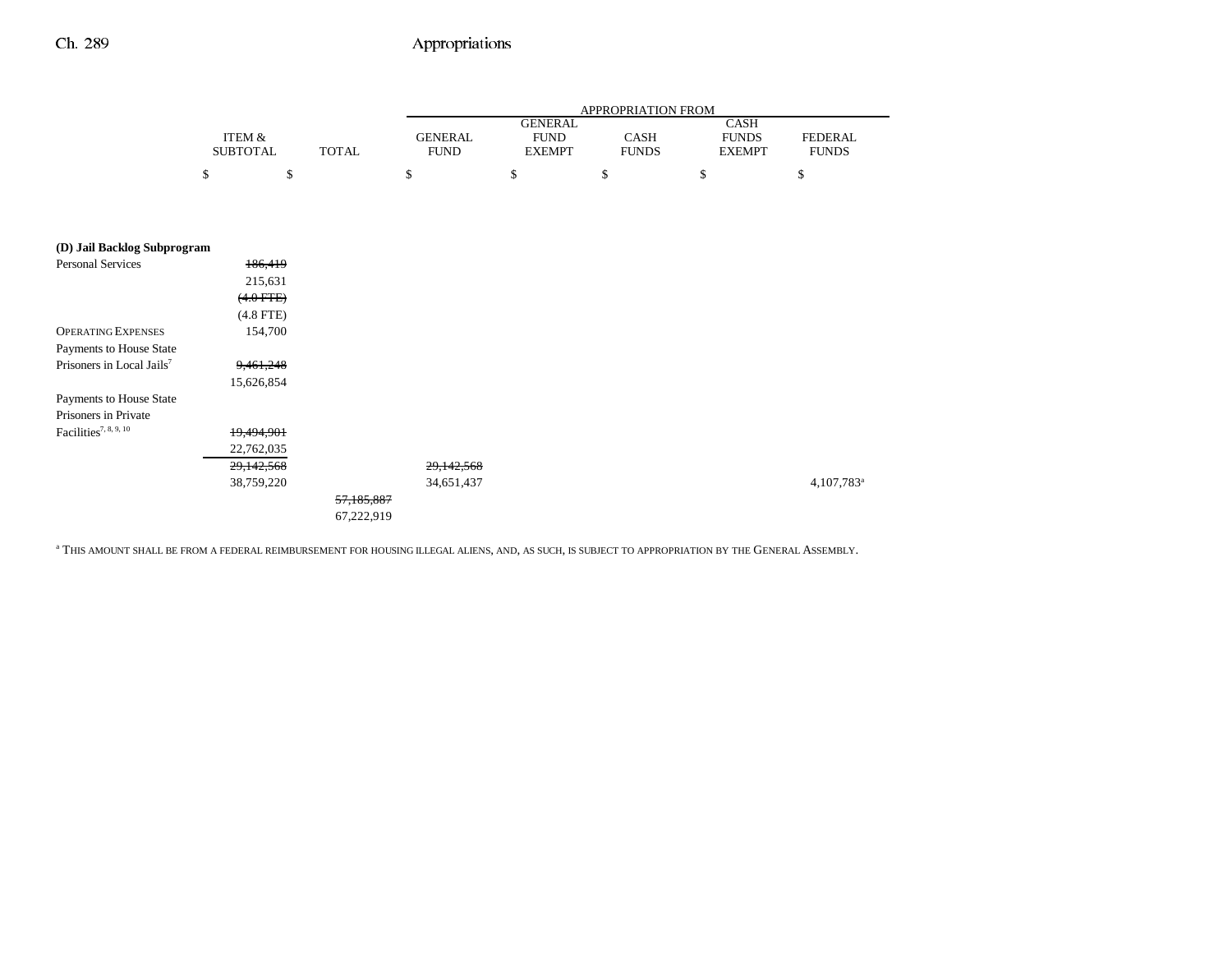### **(2) INSTITUTIONS**

| (A) Utilities Subprogram <sup>11</sup> | <del>6,028,983</del> | <del>5.585.343</del> | 443.640 <sup>a</sup> |
|----------------------------------------|----------------------|----------------------|----------------------|
|                                        | 5,997,677            | 5.554.037            |                      |

<sup>a</sup> This amount shall be from sales revenues earned by Correctional Industries.

| (B) Maintenance Subprogram  |                      |                       |
|-----------------------------|----------------------|-----------------------|
| <b>Personal Services</b>    | 7,777,566            |                       |
|                             | 7,599,088            |                       |
|                             | $(186.7$ FTE $)$     |                       |
|                             | $(193.6$ FTE)        |                       |
| <b>Operating Expenses</b>   | 2,289,613            |                       |
|                             | 2,352,083            |                       |
| <b>PURCHASE OF SERVICES</b> | 136,606              |                       |
|                             | 10,067,179           | 10,067,179            |
|                             | 10,087,777           | 10,087,777            |
|                             |                      |                       |
| (C) Housing Subprogram      |                      |                       |
| <b>Personal Services</b>    | 35,971,570           |                       |
|                             | 30,720,483           |                       |
|                             | $(+,008.5$ FTE $)$   |                       |
|                             | $(870.5$ FTE)        |                       |
| <b>Operating Expenses</b>   | 771,995              |                       |
|                             | 514,333              |                       |
|                             | 36, 743, 565         | <del>36,743,565</del> |
|                             | 31,234,816           | 31,234,816            |
|                             |                      |                       |
| (D) Food Service Subprogram |                      |                       |
| <b>Personal Services</b>    | <del>6,059,812</del> | 6,059,812             |
|                             | 6,155,824            | 6,155,824             |
|                             |                      |                       |
| Ch. 289                     |                      | Appropriations        |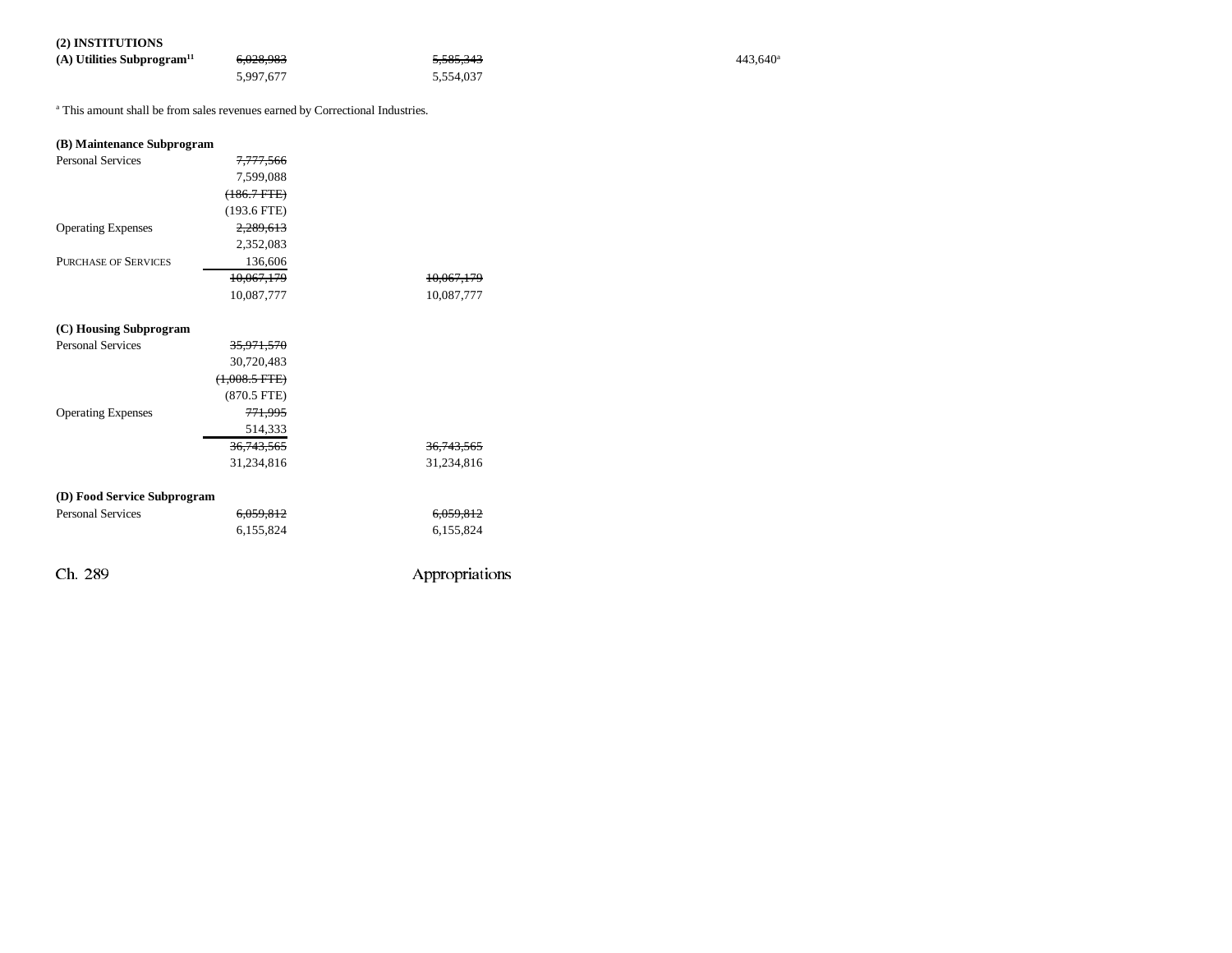|                                 |                   |              | APPROPRIATION FROM |                              |                      |                               |                                |
|---------------------------------|-------------------|--------------|--------------------|------------------------------|----------------------|-------------------------------|--------------------------------|
|                                 | <b>ITEM &amp;</b> |              | <b>GENERAL</b>     | <b>GENERAL</b>               |                      | CASH                          |                                |
|                                 | <b>SUBTOTAL</b>   | <b>TOTAL</b> | <b>FUND</b>        | <b>FUND</b><br><b>EXEMPT</b> | CASH<br><b>FUNDS</b> | <b>FUNDS</b><br><b>EXEMPT</b> | <b>FEDERAL</b><br><b>FUNDS</b> |
|                                 | \$<br>\$          |              | \$                 | \$                           | \$                   | \$                            | \$                             |
|                                 |                   |              |                    |                              |                      |                               |                                |
|                                 |                   |              |                    |                              |                      |                               |                                |
|                                 |                   |              | $(166.3 FTE)$      |                              |                      |                               |                                |
|                                 |                   |              | $(172.5$ FTE)      |                              |                      |                               |                                |
| <b>Operating Expenses</b>       | 8,822,204         |              | 8,258,128          |                              |                      |                               | 564,076                        |
|                                 | 8,371,789         |              | 8,367,789          |                              |                      |                               | 4,000                          |
| <b>Purchase of Services</b>     | 310,853           |              | 310,853            |                              |                      |                               |                                |
|                                 | 308,091           |              | 308,091            |                              |                      |                               |                                |
|                                 | 15,192,869        |              |                    |                              |                      |                               |                                |
|                                 | 14,835,704        |              |                    |                              |                      |                               |                                |
| (E) Security Subprogram         |                   |              |                    |                              |                      |                               |                                |
| <b>Personal Services</b>        | 28,562,593        |              |                    |                              |                      |                               |                                |
|                                 | 28,806,816        |              |                    |                              |                      |                               |                                |
|                                 | $(829.3$ FTE)     |              |                    |                              |                      |                               |                                |
|                                 | $(892.4$ FTE)     |              |                    |                              |                      |                               |                                |
| <b>Operating Expenses</b>       | 509,216           |              |                    |                              |                      |                               |                                |
|                                 | 481,928           |              |                    |                              |                      |                               |                                |
|                                 | 29,071,809        |              | 29,071,809         |                              |                      |                               |                                |
|                                 | 29,288,744        |              | 29,288,744         |                              |                      |                               |                                |
|                                 |                   |              |                    |                              |                      |                               |                                |
| (F) Medical Services Subprogram |                   |              |                    |                              |                      |                               |                                |
| <b>Personal Services</b>        | 11,198,619        |              | 11,170,619         |                              | $28,000^a$           |                               |                                |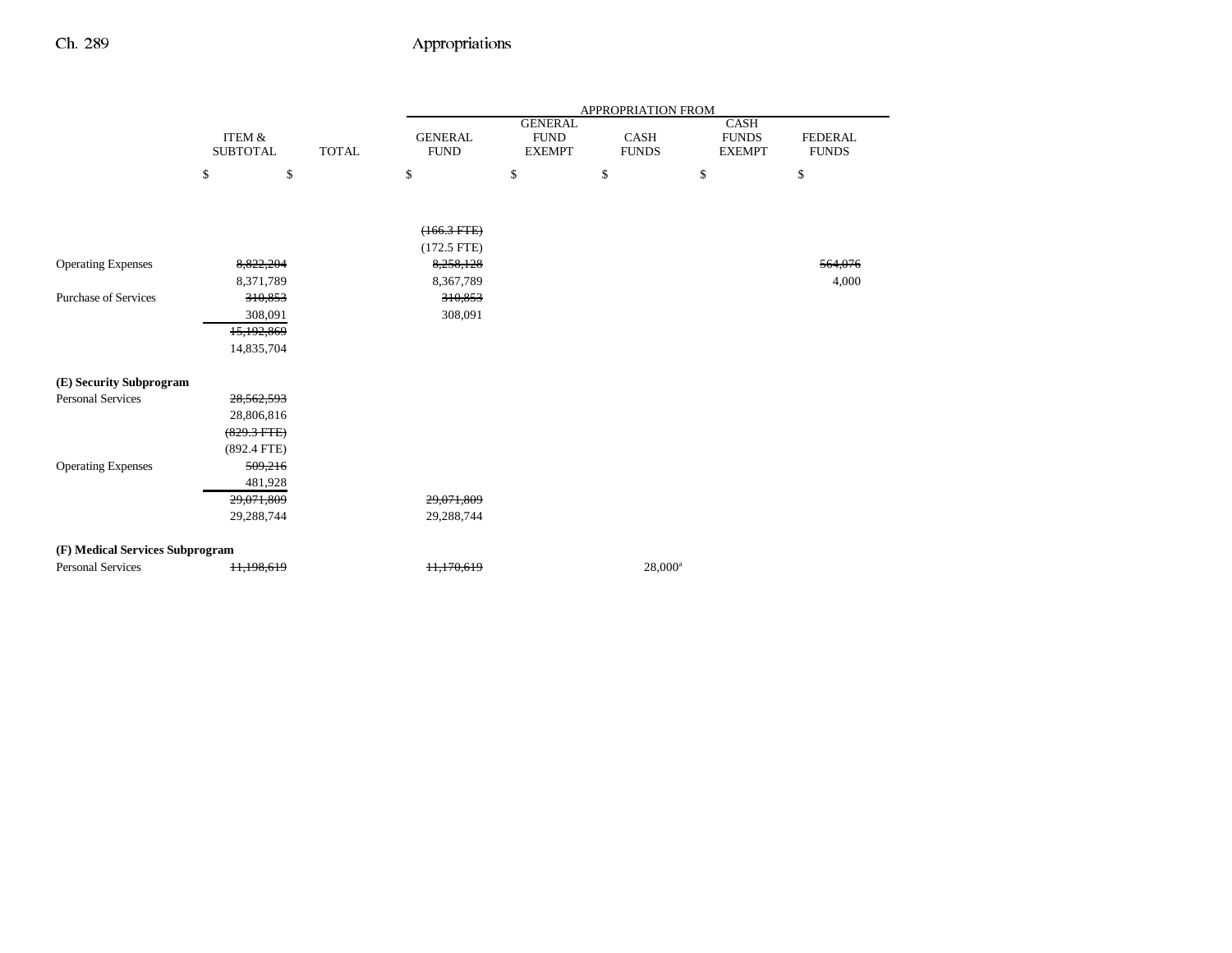|                                       | 10,712,691 | 10,684,691    |             |                 |
|---------------------------------------|------------|---------------|-------------|-----------------|
|                                       |            | $(226.0$ FTE) | $(0.8$ FTE) |                 |
|                                       |            | $(224.5$ FTE) |             |                 |
| <b>Operating Expenses</b>             | 3,934,234  | 3,904,802     |             | $29,432(T)^{b}$ |
|                                       | 2,840,417  | 2,810,985     |             |                 |
| <b>Purchase of Inpatient Services</b> |            |               |             |                 |
| from Other Medical                    |            |               |             |                 |
| Facilities <sup>12</sup>              | 4,951,431  | 4,951,431     |             |                 |
|                                       | 4,044,183  | 4,044,183     |             |                 |
| Purchase of Outpatient                |            |               |             |                 |
| Services from Other Medical           |            |               |             |                 |
| Facilities <sup>12</sup>              | 1,490,374  | 1,490,374     |             |                 |
|                                       | 4,171,102  | 4,171,102     |             |                 |
| <b>Service Contracts</b>              | 1,170,125  | 1,170,125     |             |                 |
|                                       | 1,199,437  | 1,199,437     |             |                 |
|                                       | 22,744,783 |               |             |                 |
|                                       | 22,967,830 |               |             |                 |
|                                       |            |               |             |                 |

a This amount shall be from inmate medical fees pursuant to Section 17-1-113, C.R.S.

b This amount shall be from Medicaid funds appropriated in the Department of Health Care Policy and Financing.

| (G) Laundry Subprogram    |              |           |
|---------------------------|--------------|-----------|
| <b>Personal Services</b>  | 522,931      |           |
|                           | 699,754      |           |
|                           | $(+6.0$ FTE) |           |
|                           | $(18.3$ FTE) |           |
| <b>Operating Expenses</b> | 702.710      |           |
|                           | 765,388      |           |
|                           | 1.225.641    |           |
|                           | 1,465,142    | 1,465,142 |
|                           |              |           |
|                           |              |           |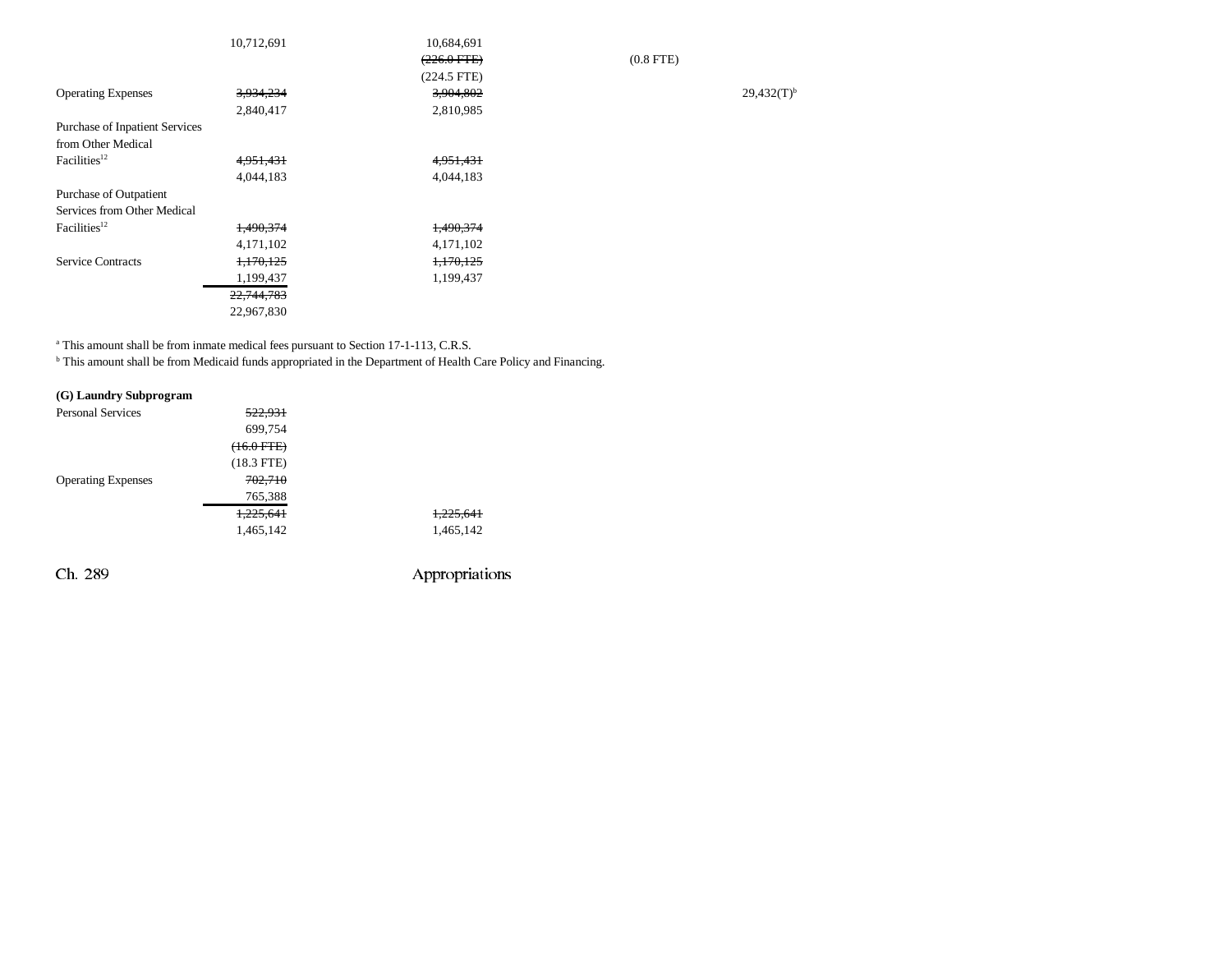|                 |              | APPROPRIATION FROM |                |              |               |                |
|-----------------|--------------|--------------------|----------------|--------------|---------------|----------------|
|                 |              |                    | <b>GENERAL</b> |              | CASH          |                |
| ITEM &          |              | <b>GENERAL</b>     | <b>FUND</b>    | CASH         | <b>FUNDS</b>  | <b>FEDERAL</b> |
| <b>SUBTOTAL</b> | <b>TOTAL</b> | <b>FUND</b>        | <b>EXEMPT</b>  | <b>FUNDS</b> | <b>EXEMPT</b> | <b>FUNDS</b>   |
|                 |              |                    |                |              |               |                |

| (H) Superintendents Subprogram |  |
|--------------------------------|--|
|--------------------------------|--|

| <b>Personal Services</b>  | 8.340.465              |                       |
|---------------------------|------------------------|-----------------------|
|                           | 6,731,584              |                       |
|                           | <del>(212.9 FTE)</del> |                       |
|                           | $(150.2$ FTE)          |                       |
| <b>Operating Expenses</b> | 1,795,980              |                       |
|                           | 2,400,869              |                       |
| <b>Contract Services</b>  | 786,677                |                       |
| <b>Start-Up Costs</b>     | 225,765                |                       |
|                           | 478,765                |                       |
|                           | 11.148.887             | <del>11.148.887</del> |
|                           | 10,397,895             | 10,397,895            |
| (I) Boot Camp Subprogram  |                        |                       |
| <b>Personal Services</b>  | 1,227,159              |                       |
|                           | $(39.0$ FTE)           |                       |
| <b>Operating Expenses</b> | 61,075                 |                       |
|                           | 1,288,234              | 1,288,234             |
|                           |                        |                       |

#### **(J) Youth Offender System Subprogram**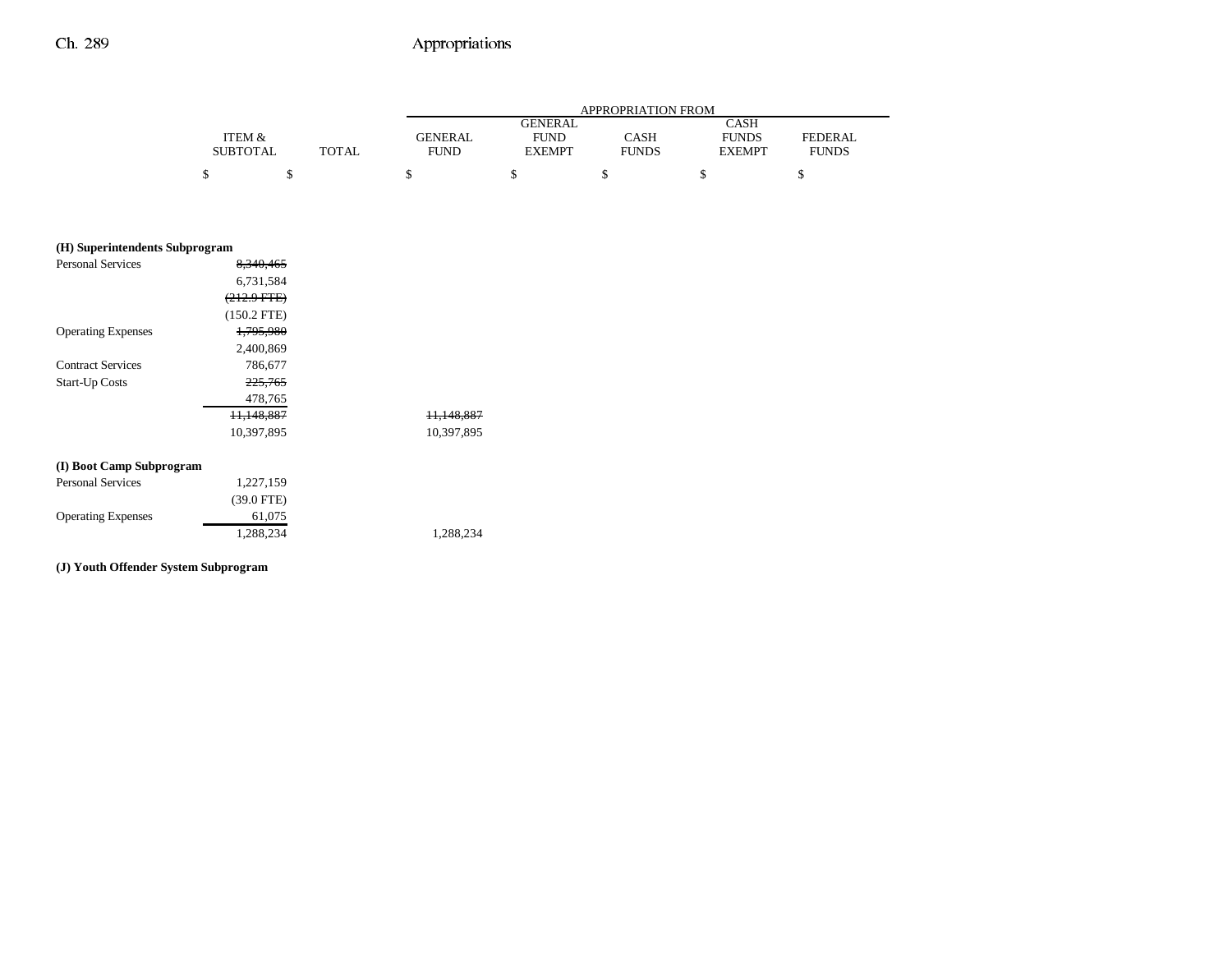| <b>Personal Services</b>             | 2,725,223 | 2,725,223    |               |
|--------------------------------------|-----------|--------------|---------------|
|                                      | 2,847,573 | 2,847,573    |               |
|                                      |           | $(78.0$ FTE) |               |
| <b>Operating Expenses</b>            | 92,433    | 92,433       |               |
| <b>Contract Services</b>             | 94,792    | 94,792       |               |
| <b>Residential Contract Services</b> | 5,203,440 | 5,203,440    |               |
|                                      | 4,872,019 | 4,872,019    |               |
| Youth Offender System                |           |              |               |
| Grants                               | 55,271    |              | $55,271(T)^a$ |
|                                      | 8,171,159 |              |               |
|                                      | 7,962,088 |              |               |

<sup>a</sup> This amount shall be from federal Governor's Job Training Office funds appropriated in the Governor - Lieutenant Governor - State Planning and Budgeting.

#### **(K) Case Management Subprogram**

|                           | . .           |                      |
|---------------------------|---------------|----------------------|
| <b>Personal Services</b>  | 2,959,892     |                      |
|                           | 5,464,527     |                      |
|                           | $(66.7$ FTE)  |                      |
|                           | $(127.3$ FTE) |                      |
| <b>Operating Expenses</b> | 43,330        |                      |
|                           | 21,590        |                      |
|                           | 3,003,222     | <del>3,003,222</del> |
|                           | 5,486,117     | 5,486,117            |
|                           |               |                      |

#### **(L) Mental Health Subprogram**

| <b>Personal Services</b>  | 1,797,710       |  |
|---------------------------|-----------------|--|
|                           | 2,223,224       |  |
|                           | $(41.9$ FTE $)$ |  |
|                           | $(39.1$ FTE)    |  |
| <b>Operating Expenses</b> | 29,304          |  |
|                           |                 |  |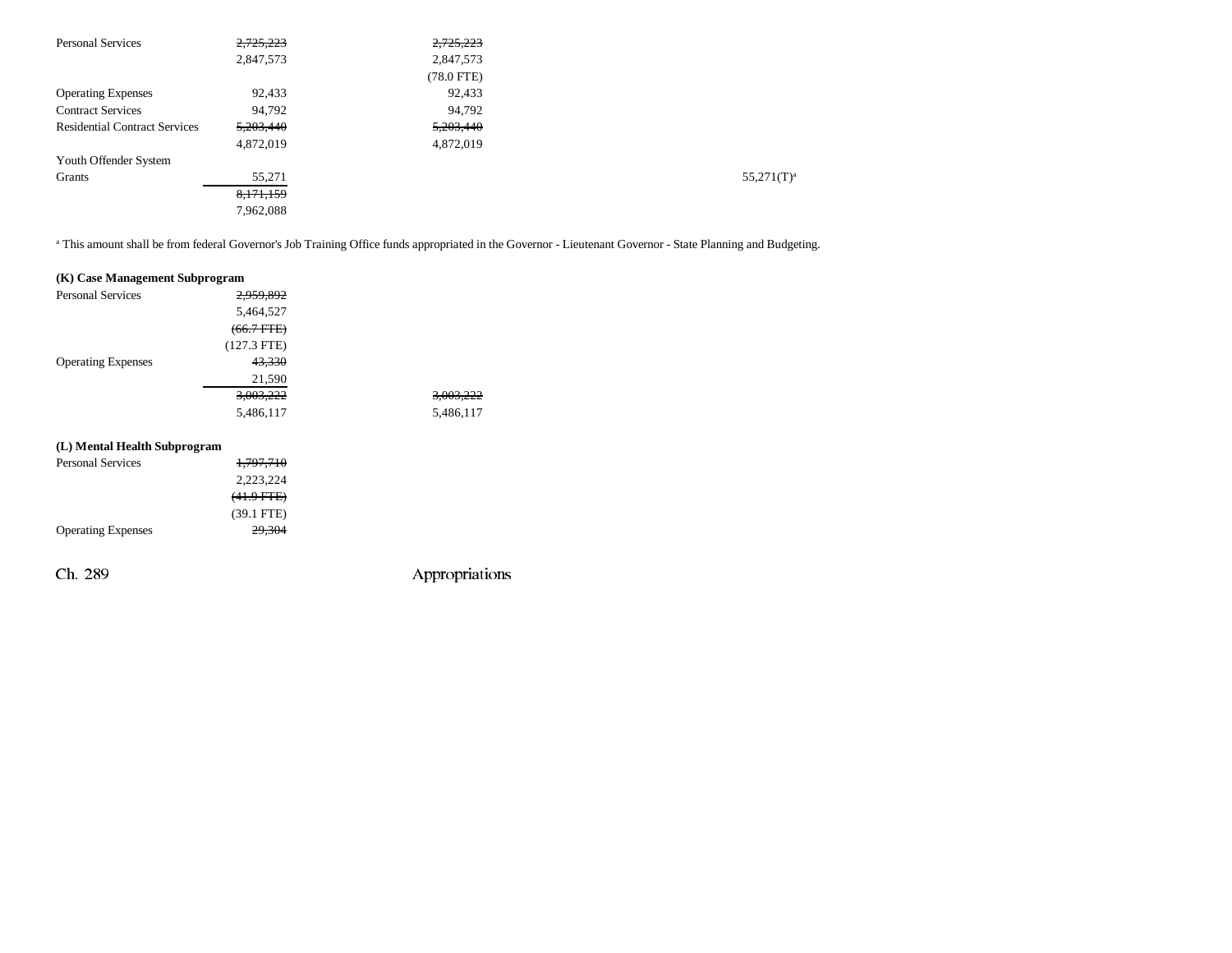|                                  |                   |              | APPROPRIATION FROM |                               |              |                      |                |  |
|----------------------------------|-------------------|--------------|--------------------|-------------------------------|--------------|----------------------|----------------|--|
|                                  | <b>ITEM &amp;</b> |              | <b>GENERAL</b>     | <b>GENERAL</b><br><b>FUND</b> | CASH         | CASH<br><b>FUNDS</b> | <b>FEDERAL</b> |  |
|                                  | <b>SUBTOTAL</b>   | <b>TOTAL</b> | <b>FUND</b>        | <b>EXEMPT</b>                 | <b>FUNDS</b> | <b>EXEMPT</b>        | <b>FUNDS</b>   |  |
|                                  | \$<br>\$          |              | \$                 | \$                            | \$           | \$                   | $\$$           |  |
|                                  | 25,240            |              |                    |                               |              |                      |                |  |
| <b>Medical Contract Services</b> | 244,960           |              |                    |                               |              |                      |                |  |
|                                  | 325,660           |              |                    |                               |              |                      |                |  |
|                                  | 2,071,974         |              | 2,071,974          |                               |              |                      |                |  |
|                                  | 2,574,124         |              | 2,574,124          |                               |              |                      |                |  |
| (M) Inmate Pay                   |                   |              |                    |                               |              |                      |                |  |
| Subprogram                       | 1,528,738         |              | 1,528,738          |                               |              |                      |                |  |
|                                  | 1,520,614         |              | 1,520,614          |                               |              |                      |                |  |
| (N) San Carlos Subprogram        |                   |              |                    |                               |              |                      |                |  |
| <b>Personal Services</b>         | 7,984,979         |              |                    |                               |              |                      |                |  |
|                                  | 8,839,530         |              |                    |                               |              |                      |                |  |
|                                  | $(223.4$ FTE)     |              |                    |                               |              |                      |                |  |
| <b>Operating Expenses</b>        | 247,500           |              |                    |                               |              |                      |                |  |
| <b>Service Contracts</b>         | 520,234           |              |                    |                               |              |                      |                |  |
|                                  | 561,064           |              |                    |                               |              |                      |                |  |
|                                  | 8,752,713         |              | 8,752,713          |                               |              |                      |                |  |
|                                  | 9,648,094         |              | 9,648,094          |                               |              |                      |                |  |

**(O) Legal Access Subprogram**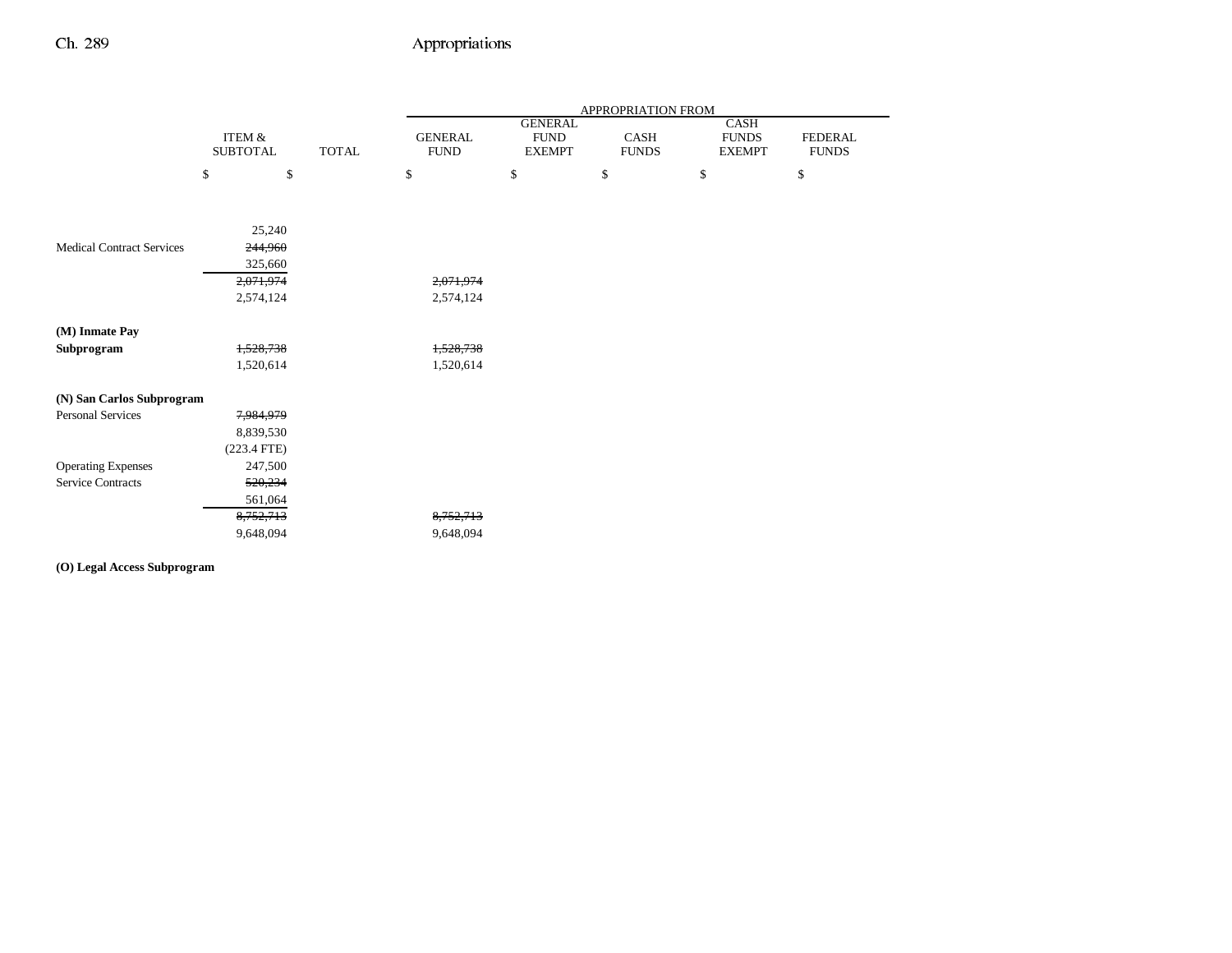| <b>Personal Services</b>           | 508,014      |                  |                       |                           |
|------------------------------------|--------------|------------------|-----------------------|---------------------------|
|                                    | 554,161      |                  |                       |                           |
|                                    | $(9.0$ FTE)  |                  |                       |                           |
|                                    | $(10.0$ FTE) |                  |                       |                           |
| <b>Operating Expenses</b>          | 185,662      |                  |                       |                           |
|                                    | 181,086      |                  |                       |                           |
|                                    | 693,676      | 693,676          |                       |                           |
|                                    | 735,247      | 735,247          |                       |                           |
|                                    |              |                  |                       |                           |
| (P) Dress Out Subprogram           |              |                  |                       |                           |
| <b>Operating Expenses</b>          | 439,745      | 439,745          |                       |                           |
|                                    | 445,500      | 445,500          |                       |                           |
|                                    |              | 158,173,177      |                       |                           |
|                                    |              | 155,935,603      |                       |                           |
| (3) SUPPORT SERVICES               |              |                  |                       |                           |
| (A) Business Operations Subprogram |              |                  |                       |                           |
| <b>Personal Services</b>           | 4,417,356    | 3,914,649        | $32,527$ <sup>a</sup> | $470,180(T)$ <sup>t</sup> |
|                                    | 4,091,090    | 3,614,603        |                       | $443,960(T)$ <sup>b</sup> |
|                                    |              | $(106.4$ FTE $)$ | $(1.0$ FTE)           | $(12.5$ FTE)              |
|                                    |              | $(93.4$ FTE)     |                       |                           |
| <b>Operating Expenses</b>          | 260,166      | 260,166          |                       |                           |
|                                    | 230,247      | 230,247          |                       |                           |
|                                    | 4,677,522    |                  |                       |                           |
|                                    | 4,321,337    |                  |                       |                           |
|                                    |              |                  |                       |                           |

<sup>a</sup> This amount shall be from funds collected pursuant to Section 17-2-201(5)(c)(III), C.R.S.

<sup>b</sup> Of this amount, \$395,451 shall be from sales revenues earned by Correctional Industries, AND \$48,509 shall be from sales revenues earned by the Canteen Operation, OPERATION. and \$26,220 shall be from State Victims Assistance and Law Enforcement Funds appropriated in the Department of Public Safety, Division

 $443,960(T)$ <sup>b</sup>  $(12.5$  FTE)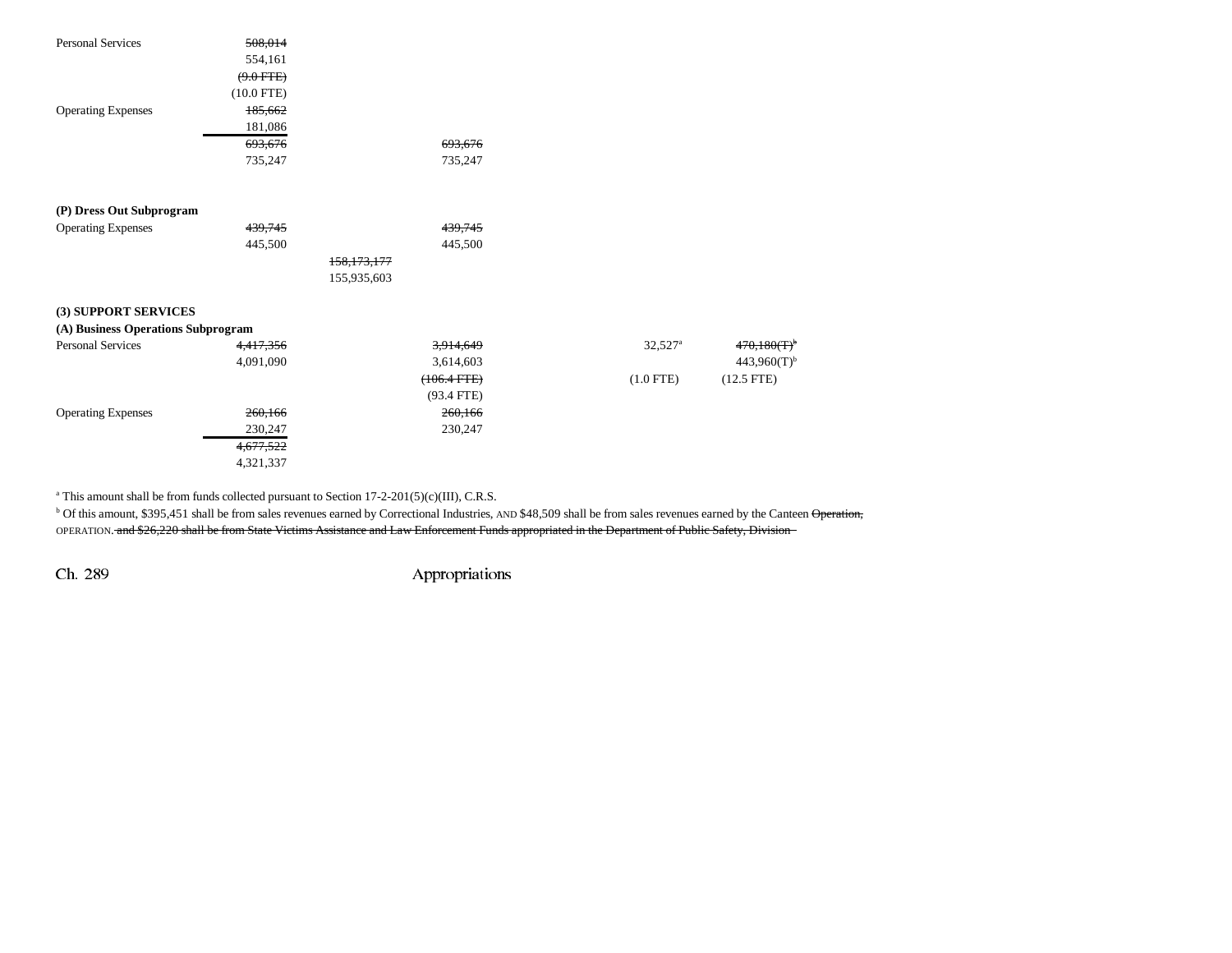|                 |              | <b>APPROPRIATION FROM</b> |                |              |               |              |  |  |
|-----------------|--------------|---------------------------|----------------|--------------|---------------|--------------|--|--|
|                 |              |                           | <b>GENERAL</b> |              | CASH          |              |  |  |
| ITEM &          |              | <b>GENERAL</b>            | <b>FUND</b>    | CASH         | <b>FUNDS</b>  | FEDERAL      |  |  |
| <b>SUBTOTAL</b> | <b>TOTAL</b> | FUND                      | <b>EXEMPT</b>  | <b>FUNDS</b> | <b>EXEMPT</b> | <b>FUNDS</b> |  |  |
|                 |              |                           |                |              |               |              |  |  |

Of Ciminal Justice. For informational purposes, of the sales revenues earned by Correctional Industries and the Canteen Operation, \$66,878 shall be from statewide indirect cost recoveries and \$377,082 shall be from departmental indirect cost recoveries.

#### **(B) Personnel Subprogram**

| <b>Personal Services</b>         | <del>906.603</del>    |                    |
|----------------------------------|-----------------------|--------------------|
|                                  | 611,963               |                    |
|                                  | $(20.0$ FTE $)$       |                    |
|                                  | $(19.0$ FTE)          |                    |
| <b>Operating Expenses</b>        | 45,453                |                    |
|                                  | 33,575                |                    |
|                                  | 952,056               | <del>952,056</del> |
|                                  | 645,538               | 645,538            |
|                                  |                       |                    |
| (C) Offender Services Subprogram |                       |                    |
| <b>Personal Services</b>         | <del>941,032</del>    |                    |
|                                  | 991,874               |                    |
|                                  | <del>(23.0 FTE)</del> |                    |
|                                  | $(25.0$ FTE)          |                    |
| <b>Operating Expenses</b>        | <del>26,260</del>     |                    |
|                                  | 40,347                |                    |
|                                  | <del>967.292</del>    |                    |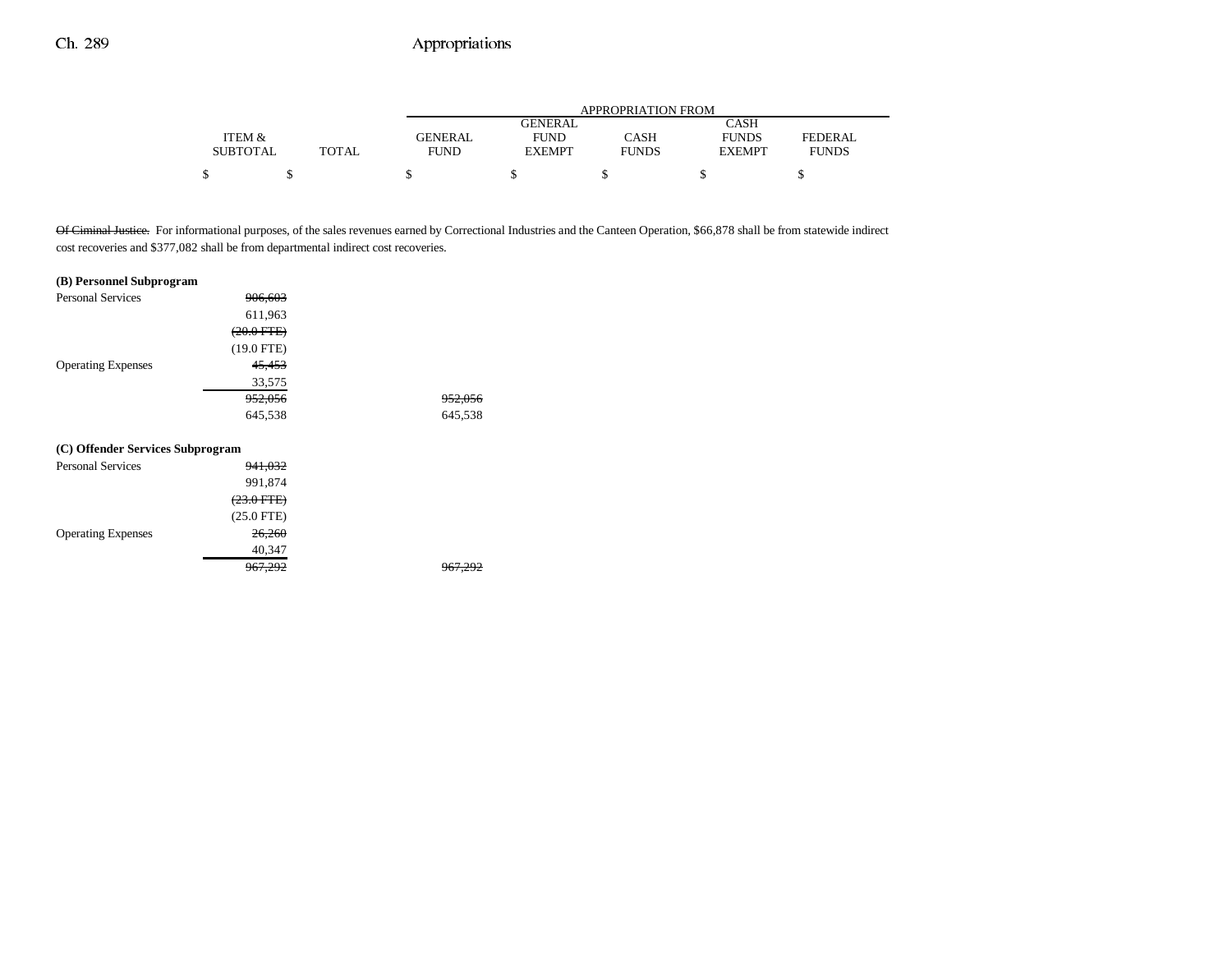1,032,221 1,032,221

| (D) Communications Subprogram |                |                 |                     |
|-------------------------------|----------------|-----------------|---------------------|
| Personal Services             | 177,315        |                 |                     |
|                               | 272,225        |                 |                     |
|                               | $(4.0$ FTE $)$ |                 |                     |
|                               | $(6.0$ FTE)    |                 |                     |
| <b>Operating Expenses</b>     | 503,658        |                 |                     |
|                               | 490,733        |                 |                     |
|                               | 680,973        | 680,973         |                     |
|                               | 762,958        | 762,958         |                     |
| (E) Transportation Subprogram |                |                 |                     |
| <b>Personal Services</b>      | 639,460        | 639,460         |                     |
|                               | 626,904        | 626,904         |                     |
|                               |                | $(16.6$ FTE $)$ |                     |
|                               |                | $(15.6$ FTE)    |                     |
| <b>Operating Expenses</b>     | 65,199         | 65,199          |                     |
|                               | 85,031         | 85,031          |                     |
| Vehicle Lease Payments        | 1,325,243      | 1,275,871       | 49,372 <sup>a</sup> |
|                               | 2,029,902      |                 |                     |
|                               | 2,037,178      |                 |                     |

a This amount shall be from sales revenues earned by Correctional Industries.

### **(F) Training Subprogram**

| Personal Services | 714,590         |
|-------------------|-----------------|
|                   | 1.067.419       |
|                   | $(15.0$ FTE $)$ |
|                   | $(24.0$ FTE)    |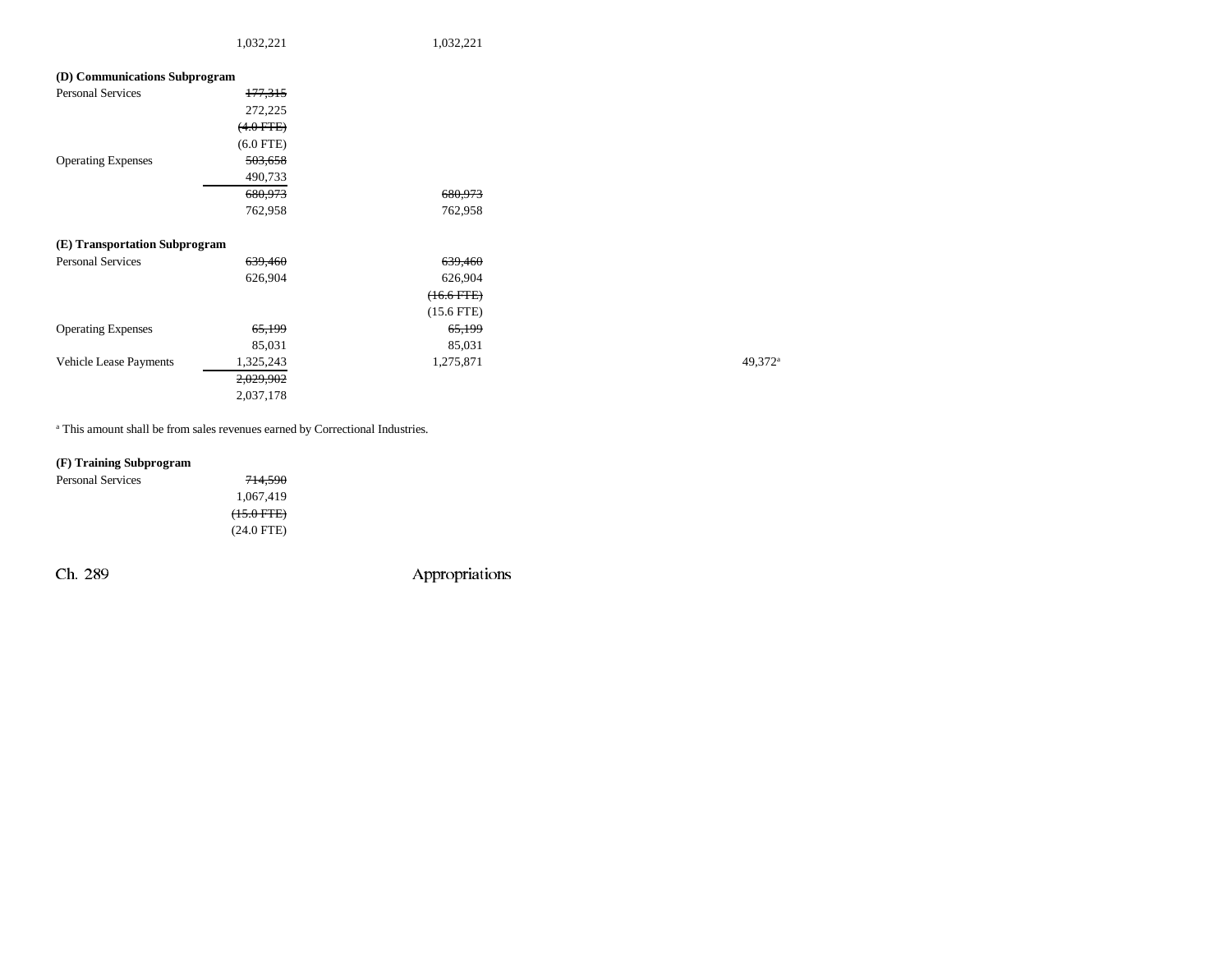|                                    |                   |              | APPROPRIATION FROM |                |              |                 |                        |  |
|------------------------------------|-------------------|--------------|--------------------|----------------|--------------|-----------------|------------------------|--|
|                                    |                   |              |                    | <b>GENERAL</b> |              | <b>CASH</b>     |                        |  |
|                                    | <b>ITEM &amp;</b> |              | <b>GENERAL</b>     | <b>FUND</b>    | <b>CASH</b>  | <b>FUNDS</b>    | <b>FEDERAL</b>         |  |
|                                    | <b>SUBTOTAL</b>   | <b>TOTAL</b> | <b>FUND</b>        | <b>EXEMPT</b>  | <b>FUNDS</b> | <b>EXEMPT</b>   | <b>FUNDS</b>           |  |
|                                    | \$<br>\$          |              | \$                 | \$             | \$           | \$              | \$                     |  |
|                                    |                   |              |                    |                |              |                 |                        |  |
| <b>Operating Expenses</b>          | 192,835           |              |                    |                |              |                 |                        |  |
|                                    | 129,123           |              |                    |                |              |                 |                        |  |
| <b>Contract Training from</b>      |                   |              |                    |                |              |                 |                        |  |
| <b>Community Colleges</b>          | 128,500           |              |                    |                |              |                 |                        |  |
|                                    | 1,035,925         |              | 1,035,925          |                |              |                 |                        |  |
|                                    | 1,325,042         |              | 1,325,042          |                |              |                 |                        |  |
| (G) Information Systems Subprogram |                   |              |                    |                |              |                 |                        |  |
| <b>Personal Services</b>           | 838,813           |              | 838,813            |                |              |                 |                        |  |
|                                    | 1,086,282         |              | 1,086,282          |                |              |                 |                        |  |
|                                    |                   |              | $(20.0$ FTE $)$    |                |              |                 |                        |  |
|                                    |                   |              | $(24.0$ FTE)       |                |              |                 |                        |  |
| <b>Operating Expenses</b>          | 206,498           |              | 206,498            |                |              |                 |                        |  |
| Purchase of Services from          |                   |              |                    |                |              |                 |                        |  |
|                                    |                   |              |                    |                |              |                 |                        |  |
| Computer Center                    | 33,205            |              | 33,205             |                |              |                 |                        |  |
| Grants                             | 1,160,623         |              |                    |                |              | $94,395(T)^{a}$ | 1,066,228              |  |
|                                    |                   |              |                    |                |              |                 | 1,066,228 <sup>b</sup> |  |
|                                    | 2,239,139         |              |                    |                |              |                 |                        |  |
|                                    | 2,486,608         |              |                    |                |              |                 |                        |  |

a This amount shall be from the Department of Public Safety, Division of Criminal Justice.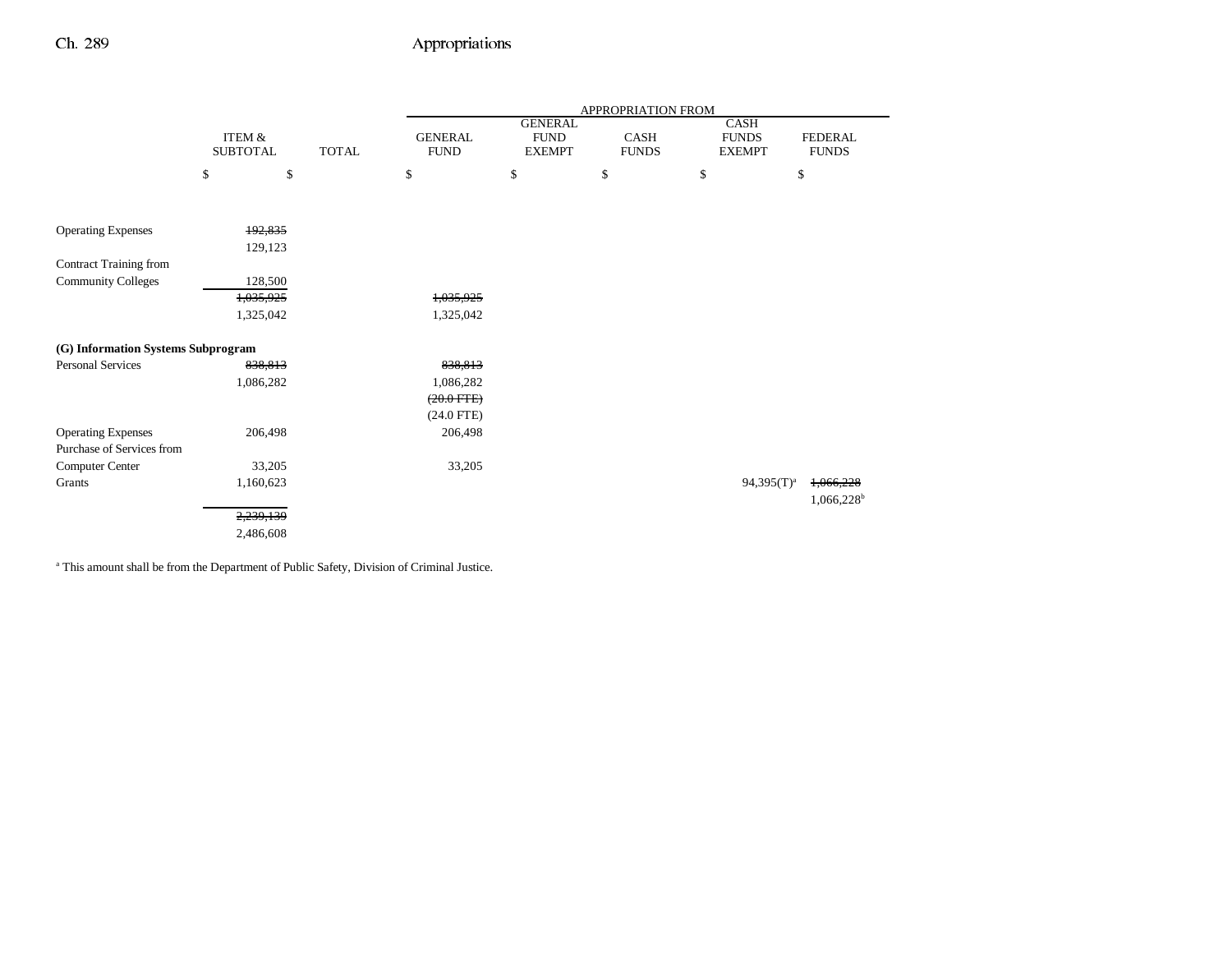<sup>b</sup> This amount shall be from a federal reimbursement for housing illegal aliens, and, as such is subject to appropriation by the General Assembly.

| (H) Facility Services Subprogram <sup>13</sup> |              |            |                 |
|------------------------------------------------|--------------|------------|-----------------|
| <b>Personal Services</b>                       | 1,314,939    |            |                 |
|                                                | $(24.6$ FTE) |            |                 |
|                                                | $(26.6$ FTE) |            |                 |
| <b>Operating Expenses</b>                      | 124,432      |            |                 |
|                                                | 1.439.371    |            | 1,439,371       |
|                                                |              | 14,022,180 |                 |
|                                                |              | 14,050,253 |                 |
| (4) INMATE PROGRAMS                            |              |            |                 |
| (A) Labor Subprogram                           |              |            |                 |
| <b>Personal Services</b>                       | 1,599,427    |            |                 |
|                                                | 2,663,294    |            |                 |
|                                                | $(51.7$ FTE) |            |                 |
|                                                | $(73.9$ FTE) |            |                 |
| <b>Operating Expenses</b>                      | 64,836       |            |                 |
|                                                | 47,778       |            |                 |
|                                                | 1,664,263    |            | 1,664,263       |
|                                                | 2,711,072    |            | 2,711,072       |
| (B) Education Subprogram                       |              |            |                 |
| <b>Personal Services</b>                       | 2,172,737    |            | 2,172,737       |
|                                                | 2,639,760    |            | 2,639,760       |
|                                                |              |            | $(48.5$ FTE $)$ |
|                                                |              |            | $(51.5$ FTE)    |
| <b>Operating Expenses</b>                      | 206,419      |            | 206,419         |
|                                                | 167,967      |            | 167,967         |
| <b>Contract Services</b>                       | 2,790,386    |            | 2,790,386       |
| Ch. 289                                        |              |            | Appropriations  |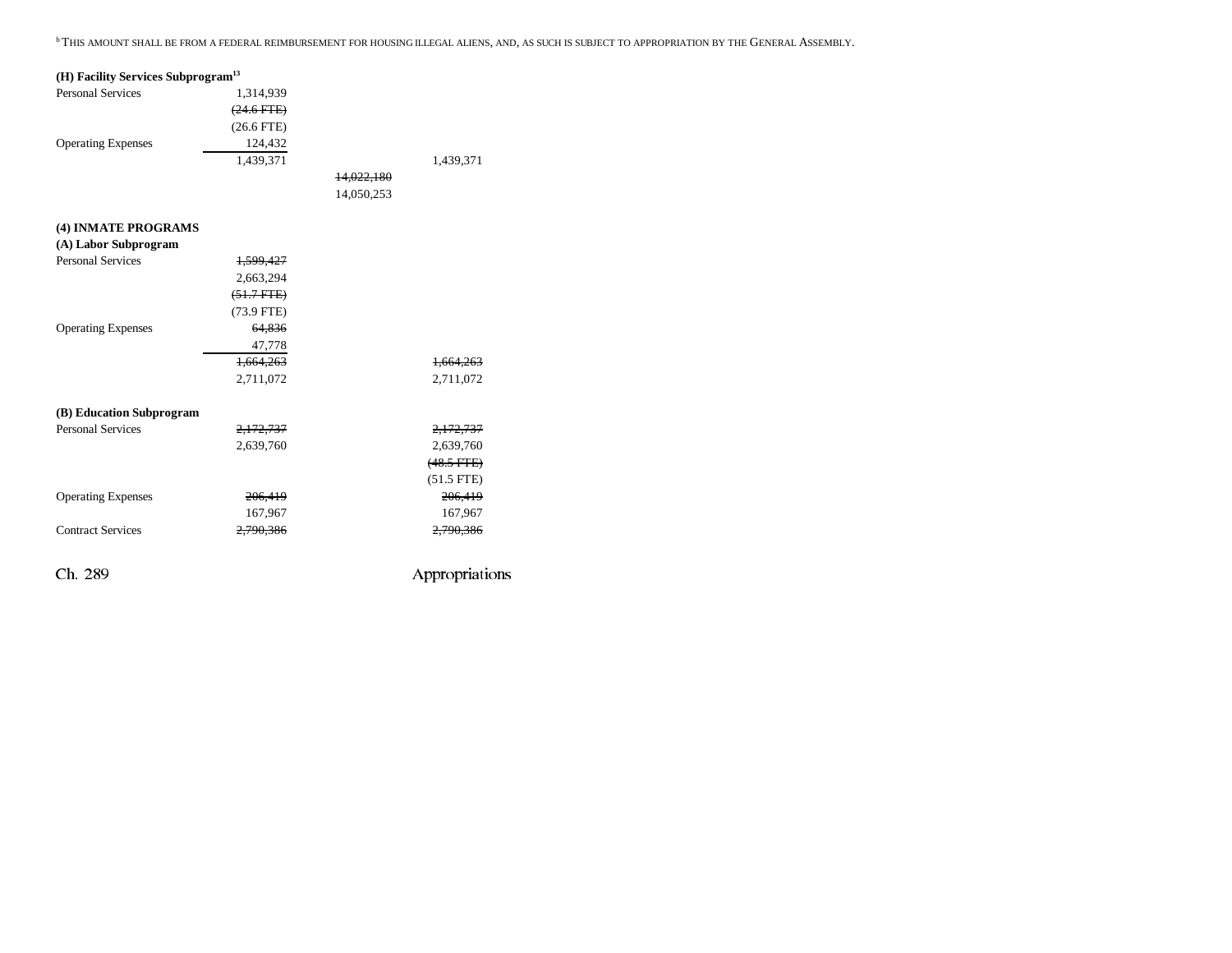-

|                                                       |                           |              |                               |                                                | APPROPRIATION FROM   |                                              |                                |
|-------------------------------------------------------|---------------------------|--------------|-------------------------------|------------------------------------------------|----------------------|----------------------------------------------|--------------------------------|
|                                                       | ITEM &<br><b>SUBTOTAL</b> | <b>TOTAL</b> | <b>GENERAL</b><br><b>FUND</b> | <b>GENERAL</b><br><b>FUND</b><br><b>EXEMPT</b> | CASH<br><b>FUNDS</b> | <b>CASH</b><br><b>FUNDS</b><br><b>EXEMPT</b> | <b>FEDERAL</b><br><b>FUNDS</b> |
|                                                       | \$<br>\$                  |              | \$                            | \$                                             | \$                   | \$                                           | \$                             |
|                                                       | 2,772,159                 |              | 2,772,159                     |                                                |                      |                                              |                                |
| <b>Education Grants</b>                               | 285,523                   |              |                               |                                                |                      | $285,523(T)^a$                               |                                |
|                                                       | 5,455,065                 |              |                               |                                                |                      |                                              |                                |
|                                                       | 5,865,409                 |              |                               |                                                |                      |                                              |                                |
| (C) Recreation Subprogram<br><b>Personal Services</b> | 1,551,763                 |              |                               |                                                |                      |                                              |                                |
|                                                       | 2,559,565                 |              |                               |                                                |                      |                                              |                                |
|                                                       | $(41.0$ FTE $)$           |              |                               |                                                |                      |                                              |                                |
|                                                       | $(68.3$ FTE)              |              |                               |                                                |                      |                                              |                                |
| <b>Operating Expenses</b>                             | 73,183                    |              |                               |                                                |                      |                                              |                                |
|                                                       | 49,161                    |              | 1,624,946                     |                                                |                      |                                              |                                |
|                                                       | 1,624,946<br>2,608,726    |              | 2,608,726                     |                                                |                      |                                              |                                |
|                                                       |                           |              |                               |                                                |                      |                                              |                                |
| (D) Drug and Alcohol Treatment Subprogram             |                           |              |                               |                                                |                      |                                              |                                |
| <b>Personal Services</b>                              | 65,349                    |              | 65,349                        |                                                |                      |                                              |                                |
|                                                       | 195,849                   |              | 195,849                       |                                                |                      |                                              |                                |
|                                                       |                           |              | $(+.0$ FTE $)$                |                                                |                      |                                              |                                |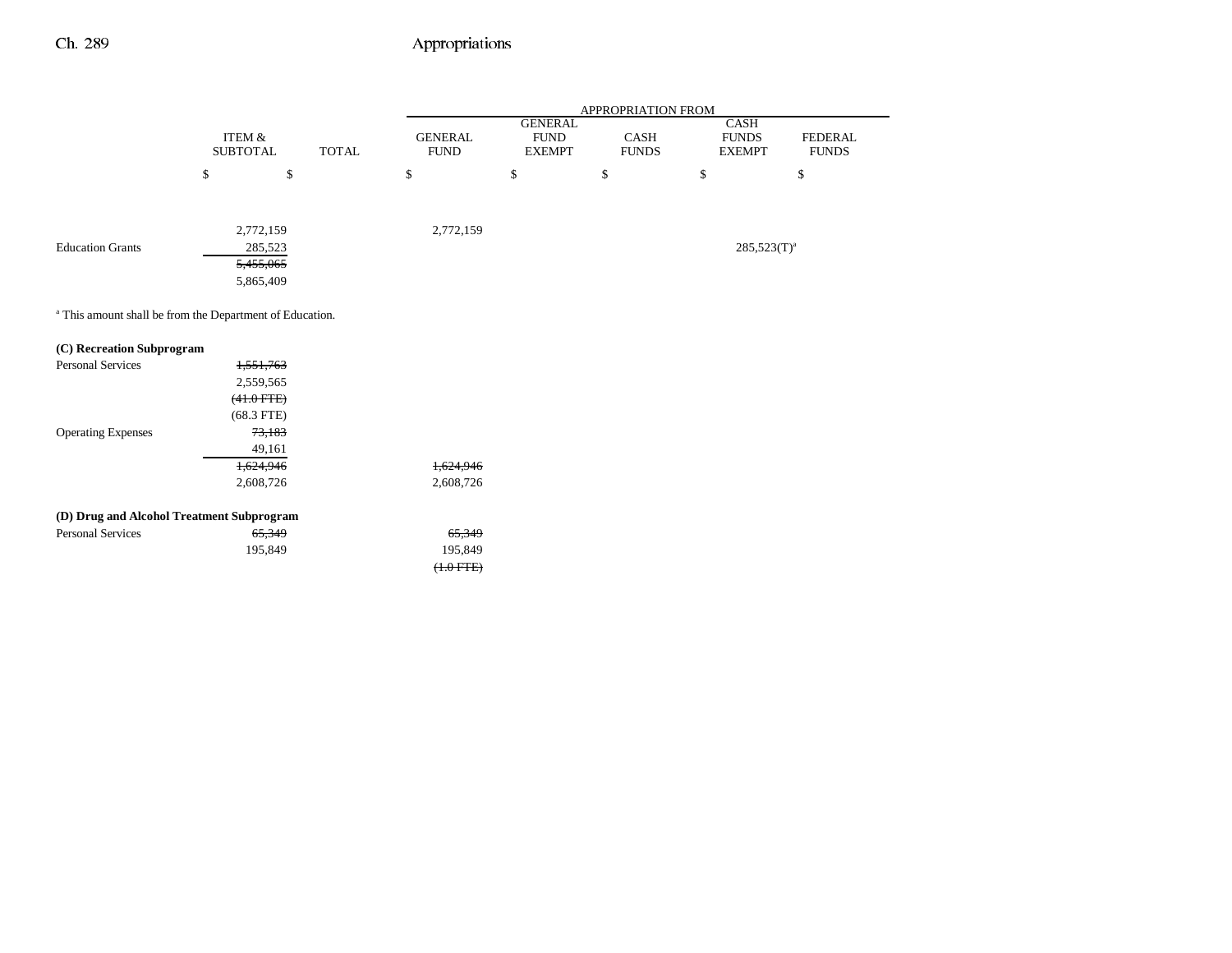|                                         |           | $(4.0$ FTE) |                       |                |
|-----------------------------------------|-----------|-------------|-----------------------|----------------|
| Alcohol Treatment Program <sup>14</sup> | 639,756   | 539,756     |                       | $100,000(T)^a$ |
| Drug Treatment Program <sup>14</sup>    | 522,673   | 422,673     |                       | $100,000(T)^a$ |
| Drug Offender Surcharge                 |           |             |                       |                |
| Program                                 | 240,000   |             | $60,000$ <sup>b</sup> | $180,000(T)^c$ |
|                                         | 300,200   |             | 95,000 <sup>b</sup>   | $205,200(T)^c$ |
| <b>Contract Services</b>                | 1,231,964 | 1,231,964   |                       |                |
|                                         | 1,222,040 | 1,222,040   |                       |                |
| <b>Treatment Grants</b>                 | 308,187   |             |                       | $308,187(T)^c$ |
|                                         | 3,007,929 |             |                       |                |
|                                         | 3,188,705 |             |                       |                |

<sup>a</sup> These amounts shall be from the Department of Human Services, Health and Rehabilitation Services, Alcohol and Drug Abuse Division.

<sup>b</sup> This amount shall be from the Drug Offender Surcharge Fund pursuant to Section 18-19-103, C.R.S.

c These amounts shall be from federal funds appropriated in the Department of Public Safety, Division of Criminal Justice.

| (E) Sex Offender Treatment Subprogram |              |                 |                      |                           |
|---------------------------------------|--------------|-----------------|----------------------|---------------------------|
| <b>Personal Services</b>              | 1,152,102    |                 |                      |                           |
|                                       | $(24.2$ FTE) |                 |                      |                           |
| <b>Operating Expenses</b>             | 263,966      |                 |                      |                           |
|                                       | 1,416,068    | 1,416,068       |                      |                           |
| (F) Vocational Subprogram             |              |                 |                      |                           |
| <b>Personal Services</b>              | 1,632,882    | 1,632,882       |                      |                           |
|                                       | 1,663,710    | 1,663,710       |                      |                           |
|                                       |              | $(33.0$ FTE $)$ |                      |                           |
|                                       |              | $(34.0$ FTE)    |                      |                           |
| <b>Operating Expenses</b>             | 380,055      | 261,255         | 118,800 <sup>*</sup> |                           |
|                                       | 356,750      | 177,950         | $178,800^{\circ}$    |                           |
| <b>Vocational Grants</b>              | 341,624      |                 |                      | $341,624(T)$ <sup>b</sup> |
| Ch. 289                               |              | Appropriations  |                      |                           |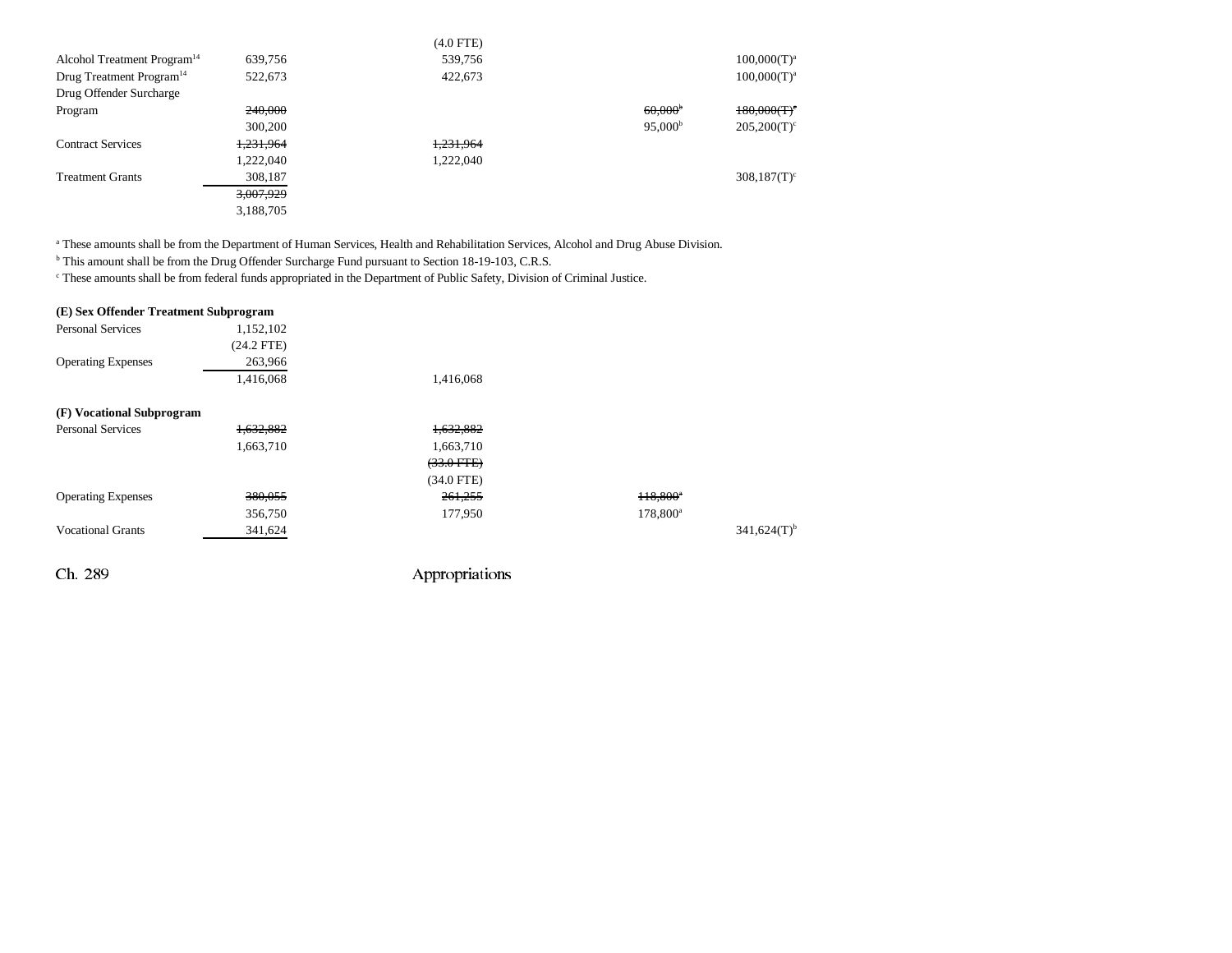|                       |              |                |                | <b>APPROPRIATION FROM</b> |               |                |
|-----------------------|--------------|----------------|----------------|---------------------------|---------------|----------------|
|                       |              |                | <b>GENERAL</b> |                           | <b>CASH</b>   |                |
| ITEM &                |              | <b>GENERAL</b> | <b>FUND</b>    | <b>CASH</b>               | <b>FUNDS</b>  | <b>FEDERAL</b> |
| <b>SUBTOTAL</b>       | <b>TOTAL</b> | <b>FUND</b>    | <b>EXEMPT</b>  | <b>FUNDS</b>              | <b>EXEMPT</b> | <b>FUNDS</b>   |
| \$<br>\$              |              | S              | \$             | \$                        | S             | S              |
|                       |              |                |                |                           |               |                |
|                       |              |                |                |                           |               |                |
|                       |              |                |                |                           |               |                |
| 2.254561<br>2,334,301 |              |                |                |                           |               |                |

2,362,084

a This amount shall be from sales revenues of vocational programs.

b Of this amount, \$181,689 shall be from federal Governor's Job Training Office funds appropriated in the Governor - Lieutenant Governor - State Planning and Budgeting, and \$159,935 shall be from the Department of Higher Education, State Board for Community Colleges and Occupational Education.

#### **(G) Volunteers Subprogram**

| <b>Personal Services</b>  | 286,337     |            |         |
|---------------------------|-------------|------------|---------|
|                           | 248,358     |            |         |
|                           | $(6.0$ FTE) |            |         |
| <b>Operating Expenses</b> | 41,957      |            |         |
|                           | 19,800      |            |         |
|                           | 328,294     |            | 328,294 |
|                           | 268,158     |            | 268,158 |
|                           |             | 15,851,126 |         |
|                           |             | 18,420,222 |         |
|                           |             |            |         |
| (5) СОММИМИТУ СЕРУІСЕС    |             |            |         |

#### **(5) COMMUNITY SERVICES**

**(A) Parole15**

Personal Services 3,085,555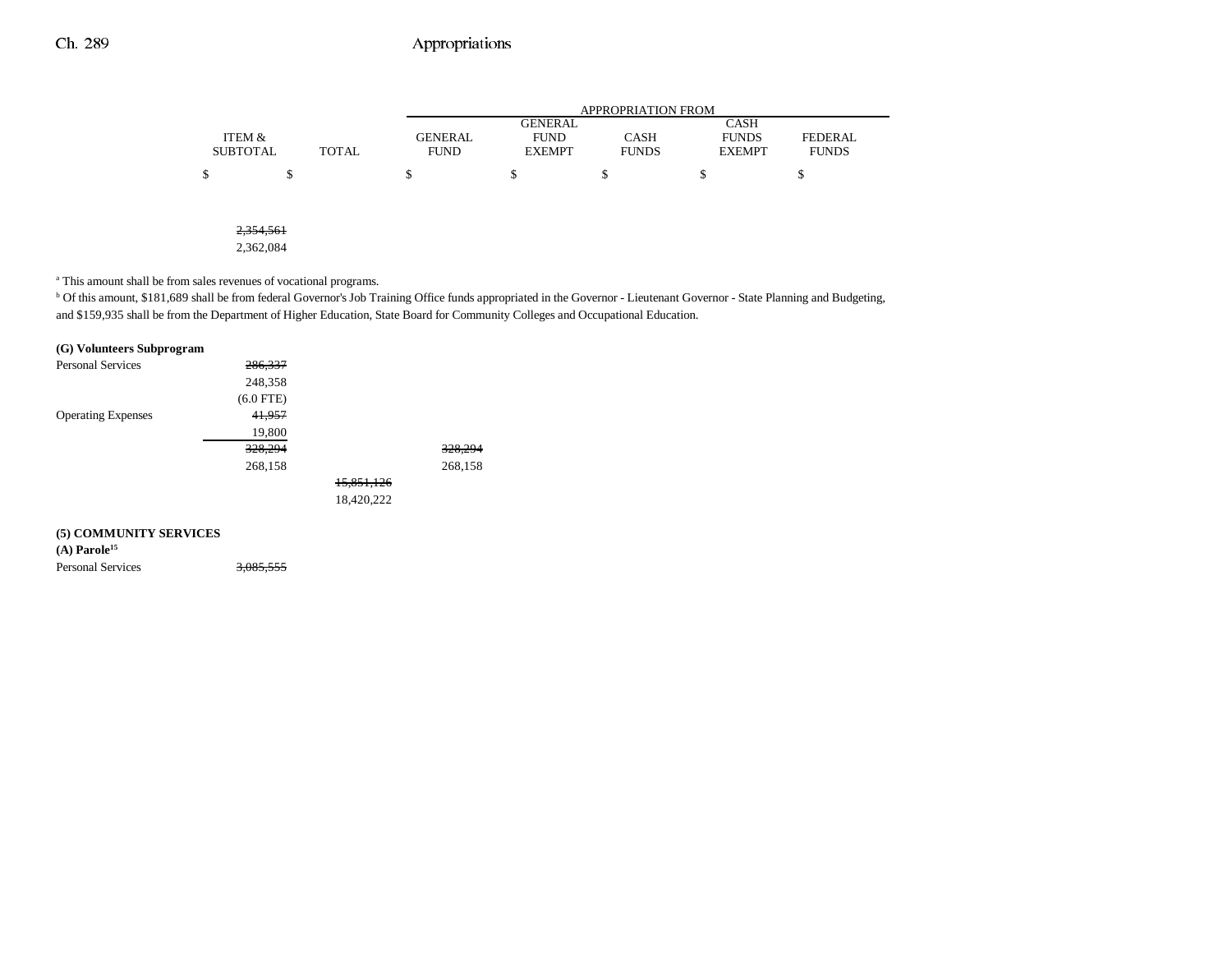|                              | 3,094,899       |           |               |
|------------------------------|-----------------|-----------|---------------|
|                              | $(68.8$ FTE $)$ |           |               |
|                              | $(69.8$ FTE)    |           |               |
| <b>Operating Expenses</b>    | 564,375         |           |               |
| <b>CONTRACT SERVICES FOR</b> |                 |           |               |
| <b>FUGITIVE RETURNS</b>      | 32,475          |           |               |
|                              | 3,649,930       | 3,649,930 |               |
|                              | 3,691,749       | 3,659,274 | $32,475(T)^a$ |
|                              |                 |           |               |

<sup>a</sup> This amount shall be from the Department of Public Safety, Division of Criminal Justice.

| (B) Parole Intensive Supervision Subprogram |              |                       |
|---------------------------------------------|--------------|-----------------------|
| <b>Personal Services</b>                    | 1.001.088    |                       |
|                                             | 987,416      |                       |
|                                             | $(28.0$ FTE) |                       |
|                                             | $(26.0$ FTE) |                       |
| <b>Operating Expenses</b>                   | 644,487      |                       |
|                                             | 589,487      |                       |
| Non-residential Services                    | 409.783      |                       |
|                                             | 436,192      |                       |
| Home Detention                              | 73,000       |                       |
|                                             | 2.128.358    | <del>2.128.35</del> 8 |
|                                             | 2,086,095    | 2.086.095             |
|                                             |              |                       |

### **(C) Community Intensive Supervision Subprogram**

| 419,110 |
|---------|
|         |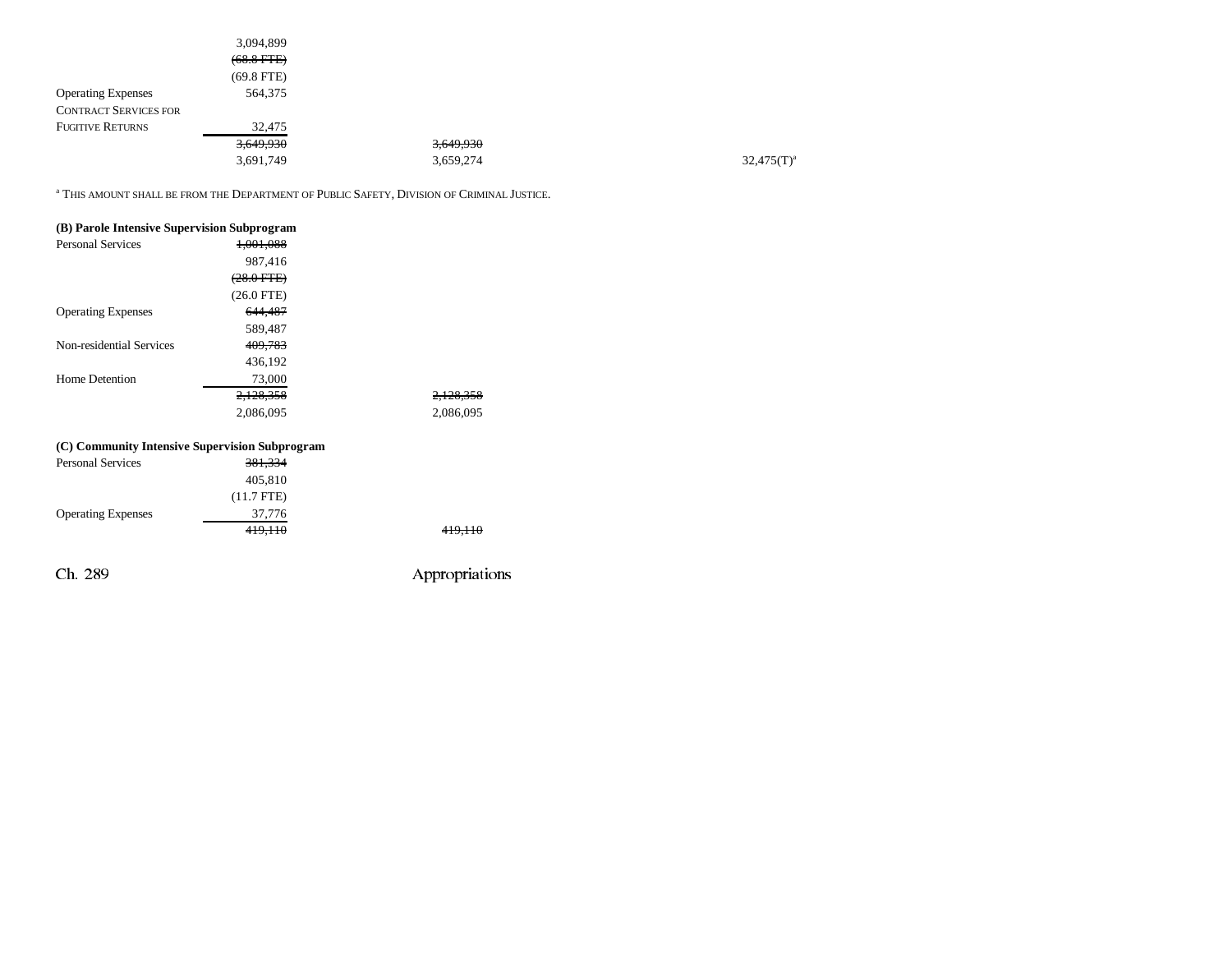|                                      | <b>ITEM &amp;</b> |              |                               | <b>GENERAL</b>               |                      | CASH                          |                                |
|--------------------------------------|-------------------|--------------|-------------------------------|------------------------------|----------------------|-------------------------------|--------------------------------|
|                                      | <b>SUBTOTAL</b>   | <b>TOTAL</b> | <b>GENERAL</b><br><b>FUND</b> | <b>FUND</b><br><b>EXEMPT</b> | CASH<br><b>FUNDS</b> | <b>FUNDS</b><br><b>EXEMPT</b> | <b>FEDERAL</b><br><b>FUNDS</b> |
|                                      | \$<br>\$          |              | \$                            | $\$$                         | \$                   | \$                            | \$                             |
|                                      | 443,586           |              | 443,586                       |                              |                      |                               |                                |
| (D) Community Supervision Subprogram |                   |              |                               |                              |                      |                               |                                |
| <b>Personal Services</b>             | 1,198,234         |              |                               |                              |                      |                               |                                |
|                                      | 1,173,758         |              |                               |                              |                      |                               |                                |
|                                      | $(26.5$ FTE)      |              |                               |                              |                      |                               |                                |
| <b>Operating Expenses</b>            | 93,956            |              |                               |                              |                      |                               |                                |
|                                      | 66,456            |              |                               |                              |                      |                               |                                |
| YOS Phases II and III                |                   |              |                               |                              |                      |                               |                                |
| Aftercare                            | 819,871           |              |                               |                              |                      |                               |                                |
|                                      | 960,628           |              |                               |                              |                      |                               |                                |
|                                      | $(4.5$ FTE)       |              |                               |                              |                      |                               |                                |
| <b>Community Mental Health</b>       |                   |              |                               |                              |                      |                               |                                |
| Services                             | 81,196            |              |                               |                              |                      |                               |                                |
|                                      | 2,193,257         |              | 2,193,257                     |                              |                      |                               |                                |
|                                      | 2,282,038         |              | 2,282,038                     |                              |                      |                               |                                |
|                                      |                   | 8,390,655    |                               |                              |                      |                               |                                |
|                                      |                   | 8,503,468    |                               |                              |                      |                               |                                |

Personal Services 644,872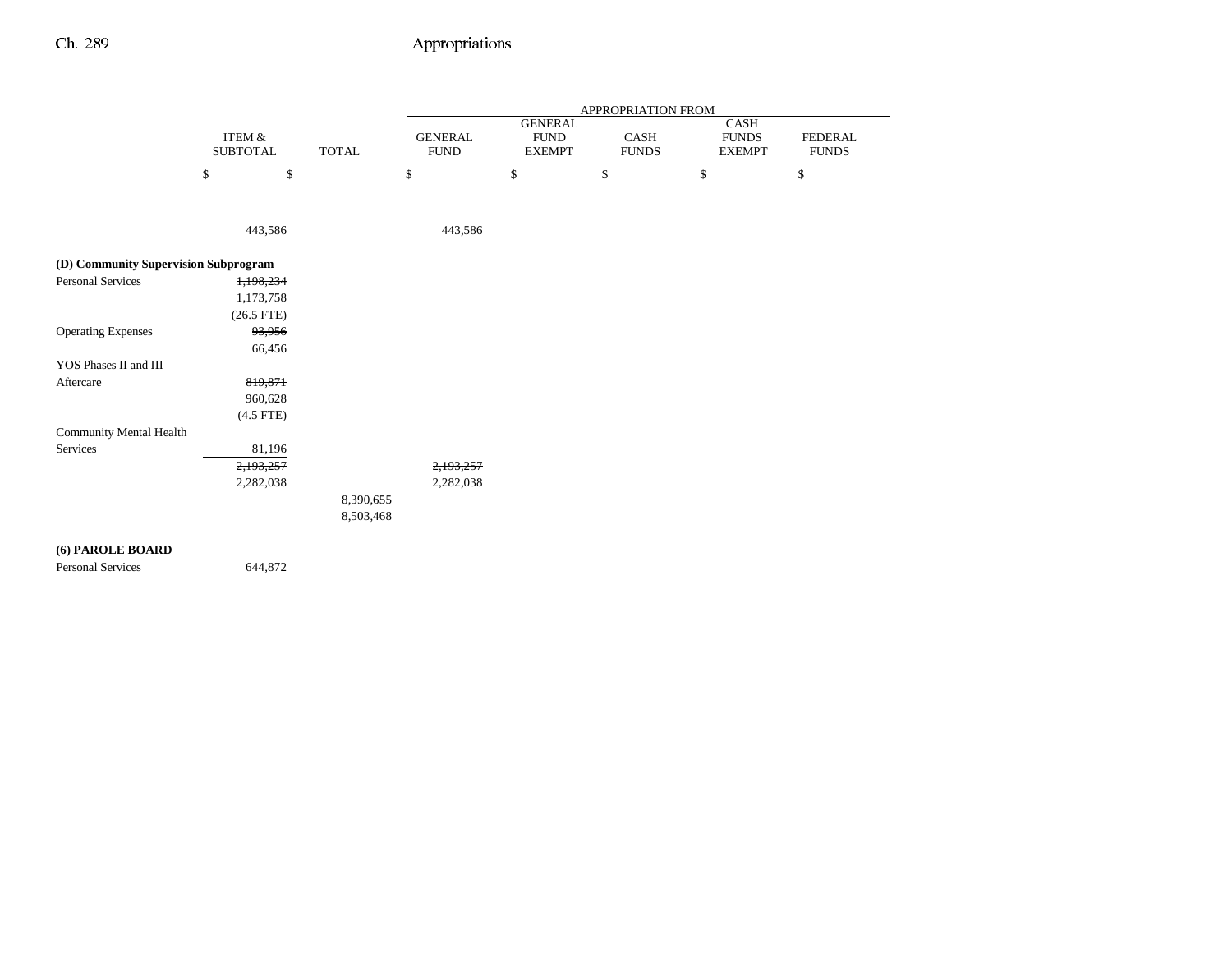| 84,388<br><b>Operating Expenses</b>        |
|--------------------------------------------|
| <b>Contract Services</b><br>6,692          |
| 735,952<br>735,952                         |
| (7) CORRECTIONAL INDUSTRIES <sup>16</sup>  |
| <b>Personal Services</b><br>5,762,701      |
| $(147.0$ FTE)                              |
| <b>Operating Expenses</b><br>4,692,329     |
| 4,658,275                                  |
| <b>Raw Materials</b><br>14,132,828         |
| 1,270,214<br><b>Inmate Pay</b>             |
| 1,515,184                                  |
| Capital Outlay<br>1,324,200                |
| Lease Purchase<br>444,000                  |
| 1,732,241                                  |
| <b>Indirect Cost Assessment</b><br>395,451 |
| 28,021,723                                 |
| 29,520,880                                 |

<sup>a</sup> Of this amount, \$15,799,332(T) \$17,298,489 (T) is estimated to be from sales to other state agencies, \$6,987,431 is estimated to be from sales to nonstate entities, \$5,216,960(T) is estimated to be from the Department of Revenue for the purchase of license plates, and \$18,000 is estimated to be from the Land Improvement Fund.

28,021,723<sup>e</sup> 29,520,880<sup>a</sup>

| (8) CANTEEN               |              |
|---------------------------|--------------|
| <b>OPERATION</b>          |              |
| <b>Personal Services</b>  | 616.666      |
|                           | $(17.2$ FTE) |
| <b>Operating Expenses</b> | 5.835.862    |
|                           | 6,035,862    |
| <b>Inmate Pay</b>         | 28,200       |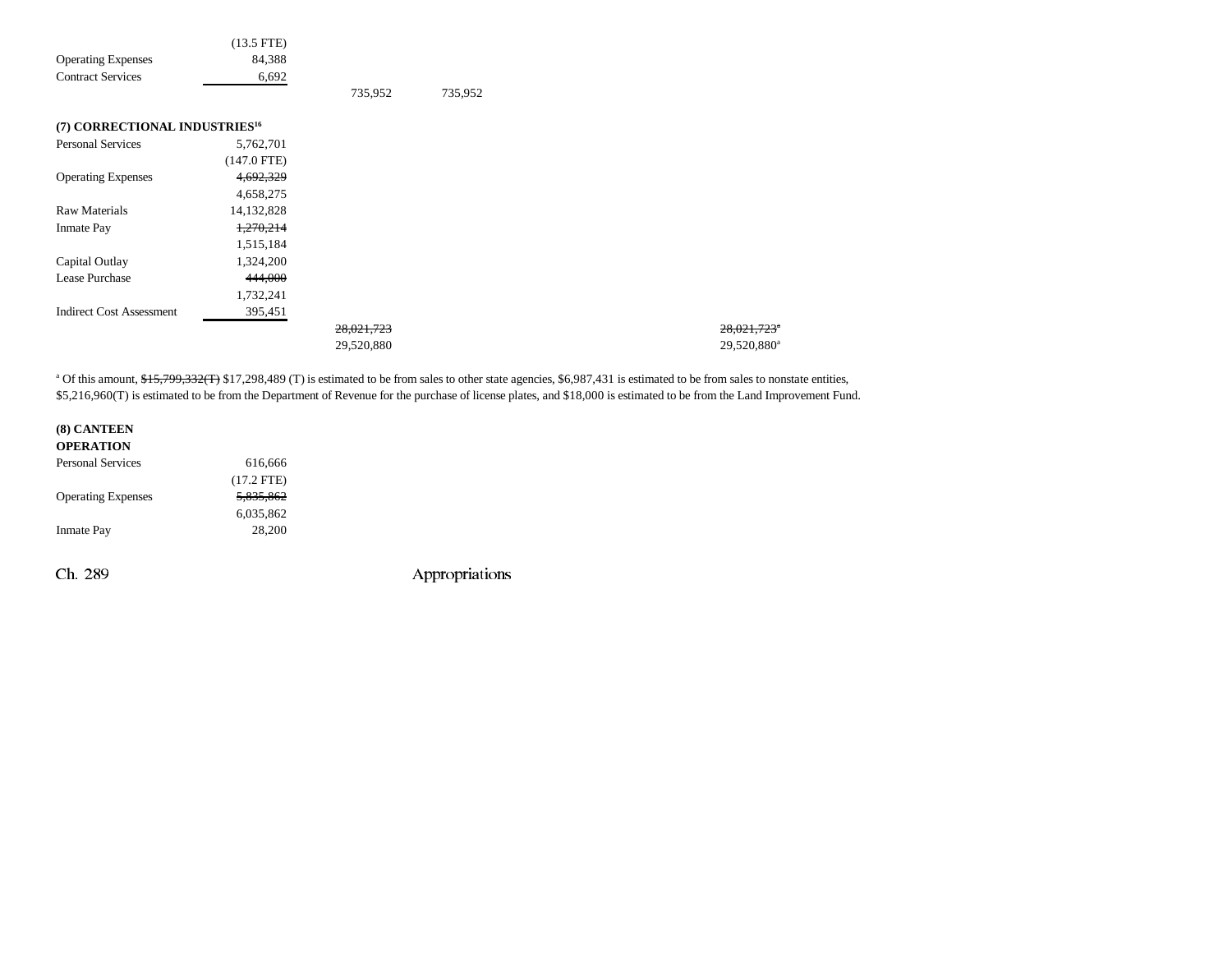|                                                                                 |                           |                                | <b>APPROPRIATION FROM</b>      |                                                |                                                      |                                                         |                                |  |  |  |
|---------------------------------------------------------------------------------|---------------------------|--------------------------------|--------------------------------|------------------------------------------------|------------------------------------------------------|---------------------------------------------------------|--------------------------------|--|--|--|
|                                                                                 | ITEM &<br><b>SUBTOTAL</b> | <b>TOTAL</b>                   | <b>GENERAL</b><br><b>FUND</b>  | <b>GENERAL</b><br><b>FUND</b><br><b>EXEMPT</b> | <b>CASH</b><br><b>FUNDS</b>                          | <b>CASH</b><br><b>FUNDS</b><br><b>EXEMPT</b>            | <b>FEDERAL</b><br><b>FUNDS</b> |  |  |  |
|                                                                                 | \$                        | \$                             | \$                             | \$                                             | \$                                                   | \$                                                      | \$                             |  |  |  |
| <b>Indirect Cost Assessment</b>                                                 | 48,509                    | 6,529,237<br>6,729,237         |                                |                                                | $6,529,237$ <sup>*</sup><br>$6,729,237$ <sup>a</sup> |                                                         |                                |  |  |  |
| <sup>a</sup> This amount shall be from sales revenues of the Canteen Operation. |                           |                                |                                |                                                |                                                      |                                                         |                                |  |  |  |
| <b>TOTALS PART II</b><br>$(CORRECTIONS)^{2,3}$                                  |                           | \$288,909,937<br>\$301,118,534 | \$249,028,361<br>\$255,803,365 |                                                | \$6,861,125<br>\$7,156,125                           | $$31,390,147$ <sup>a</sup><br>\$32,981,033 <sup>a</sup> | \$1,630,304<br>\$5,178,011     |  |  |  |

<sup>a</sup> Of this amount,  $\frac{$22,980,904}{$24,537,736}$  contains a (T) notation.

**FOOTNOTES** -- The following statements are referenced to the numbered footnotes throughout section 2.

2 (Governor lined through this provision. See L. 96, p. 2236.)

3 All Departments, Totals -- The General Assembly requests that copies of all reports requested in other footnotes contained in this act be delivered to the Joint Budget Committee and the majority and minority leadership in each house of the General Assembly.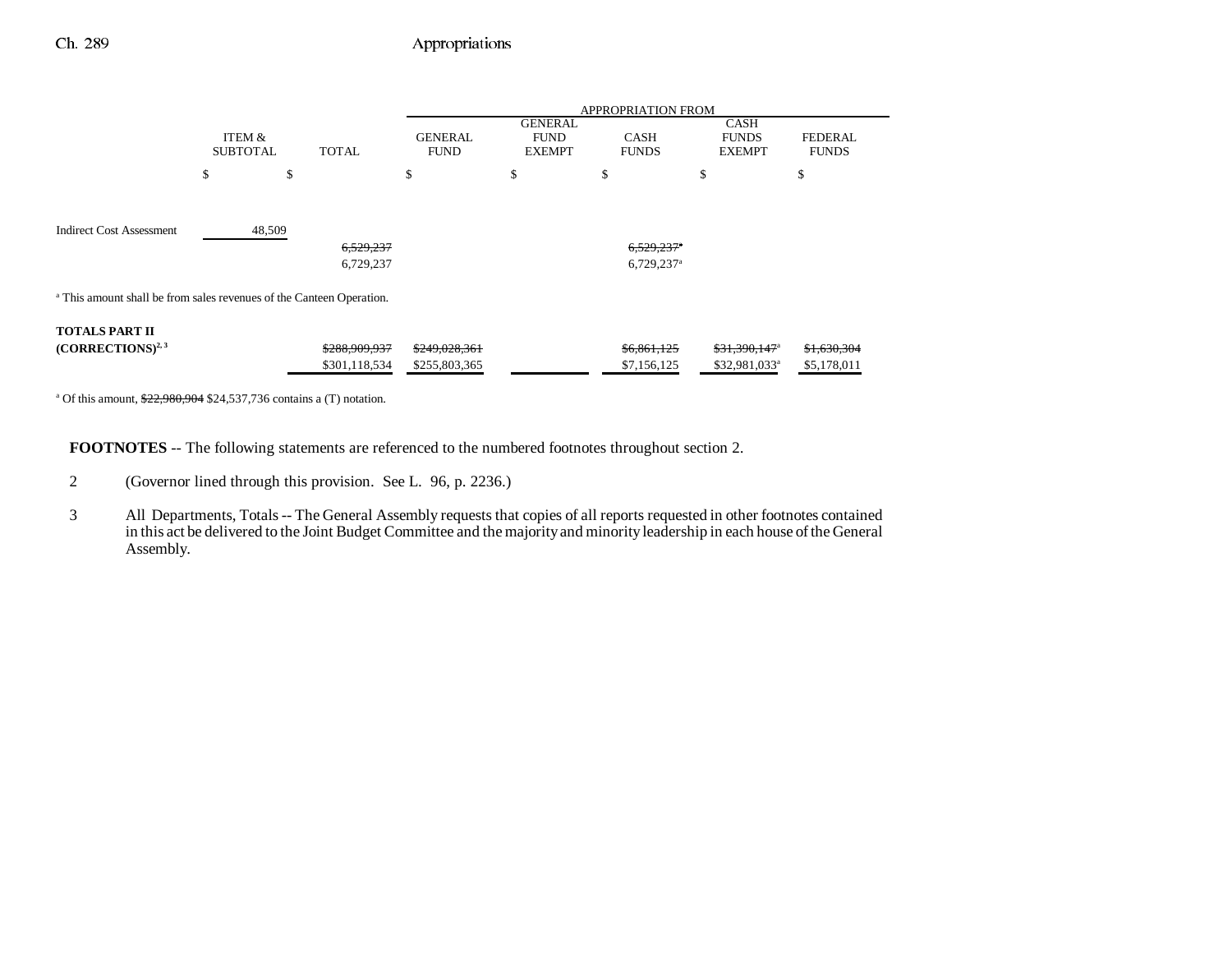- 4 Department of Corrections, Management, Executive Director's Office Subprogram -- It is the intent of the General Assembly that the Department submit a zero base budget request for FY 1997-98 to the Joint Budget Committee by November 1, 1996.
- 5(Governor lined through this provision. See L. 96, p. 2237.)
- 6 Department of Corrections, Management, Executive Director's Office Subprogram; Department of Human Services, Office of Youth Services, and Health and Rehabilitation Services, Alcohol and Drug Abuse Division; Judicial Department, Probation and Related Services; and Department of Public Safety, Division of Criminal Justice -- It is the intent of the General Assembly that state criminal justice agencies involved in multi-agency programs requiring separate appropriations to each agency designate one lead agency to be responsible for submitting a comprehensive annual budget request for such programs to the Joint Budget Committee. Each agency must still submit its portion of such request with its own budget document.
- 7 (Governor lined through this provision. See L. 96, p. 2237.)
- 8 Department of Corrections, Management, Jail Backlog Subprogram, Payments to House State Prisoners in Private Facilities -- It is the intent of the General Assembly that funds in this line item be used to contract with Bent County, Colorado, for housing up to 330 inmates under the jurisdiction of the Department in the county-operated detention facility. The contract with Bent County shall be subject to annual review and possible termination depending on bed space needs for the state in any future year. The Department should not consider the Bent County beds as permanent capacity for the Department.
- 9 Department of Corrections, Management, Jail Backlog Subprogram, Payments to House State Prisoners in Private Facilities -- It is the intent of the General Assembly that funds in this line item may be used for contracting with the private preparole facility described in Section 10 of Chapter 120, 1990 Session Laws of Colorado, once such facility becomes available.
- 10(Governor lined through this provision. See L. 96, p. 2238.)
- 11 Department of Corrections, Institutions, Utilities Subprogram -- The Department of Corrections is requested to continue the energy management program designed to reduce overall energy consumption in the department's facilities. Up to \$100,000 of the department's utility appropriation may be for this program and a portion of these funds may be used to hire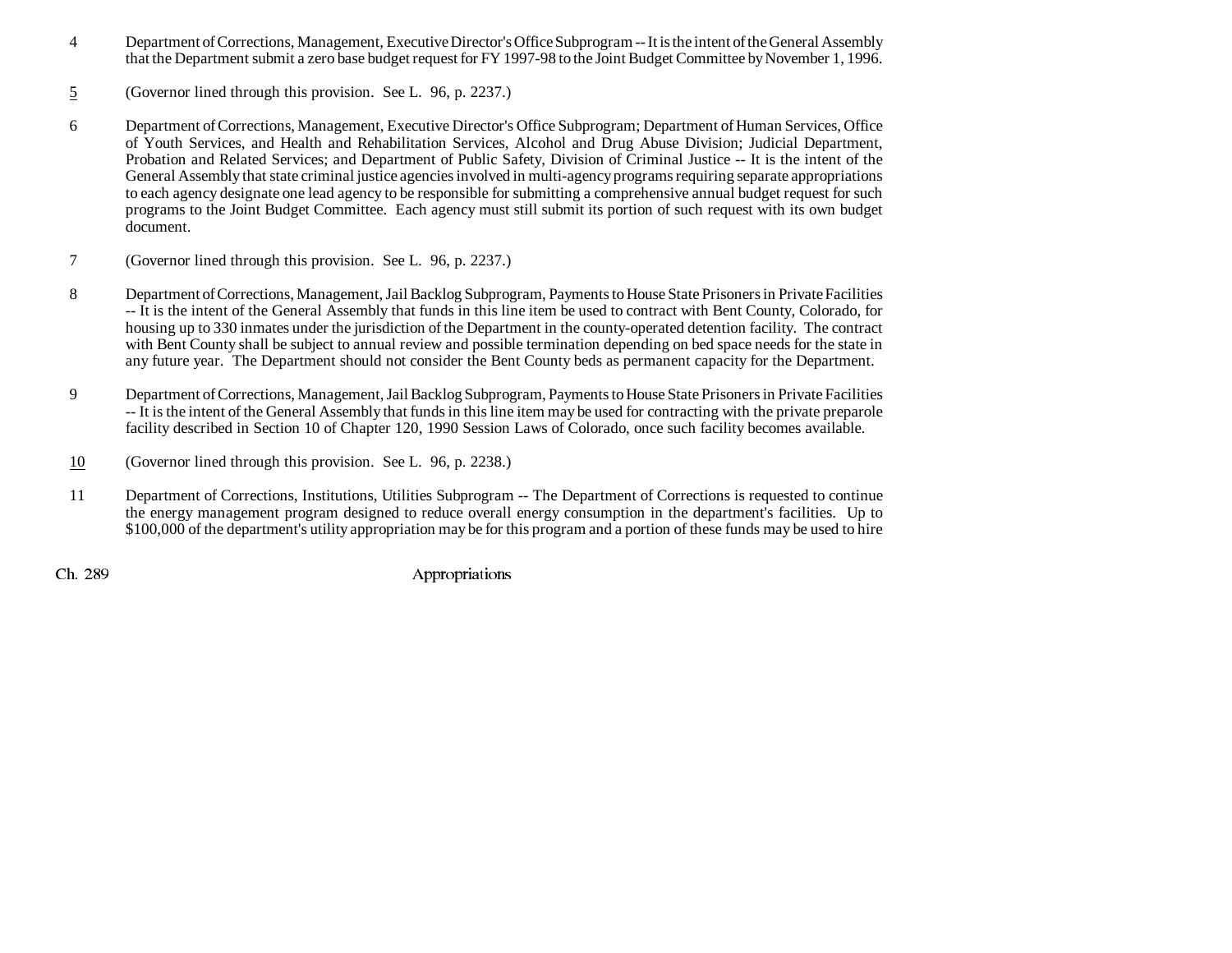|                 |              | APPROPRIATION FROM |               |              |               |              |  |  |
|-----------------|--------------|--------------------|---------------|--------------|---------------|--------------|--|--|
|                 |              |                    | GENERAL       |              | CASH          |              |  |  |
| ITEM &          |              | GENERAL            | <b>FUND</b>   | CASH         | <b>FUNDS</b>  | FEDERAL      |  |  |
| <b>SUBTOTAL</b> | <b>TOTAL</b> | <b>FUND</b>        | <b>EXEMPT</b> | <b>FUNDS</b> | <b>EXEMPT</b> | <b>FUNDS</b> |  |  |
|                 |              |                    |               |              |               |              |  |  |

the equivalent of 1.0 FTE as an energy management program manager. The Department is requested to submit with its annual budget document a detailed accounting of any savings achieved as a result of the program.

- 12 Department of Corrections, Institutions, Medical Services Subprogram, Purchase of Inpatient Services From Other Medical Facilities; and Purchase of Outpatient Services From Other Medical Facilities -- It is the intent of the General Assembly that the Department be permitted to transfer funds between the inpatient and outpatient purchase of services line items so that it may manage the provision of such services to inmates without having to seek specific transfer authority from the General Assembly. The Department is requested to report to the Joint Budget Committee in its annual budget document the total expenditure of these funds, including transfers between line items.
- 13 (Governor lined through this provision. See L. 96, p. 2238.)
- 14 Department of Corrections, Inmate Programs, Drug and Alcohol Treatment Subprogram, Alcohol Treatment Program; and Drug Treatment Program -- It is the intent of the General Assembly that the Department of Corrections be allowed to transfer funds, as necessary, between the alcohol abuse treatment programs line item and the drug abuse treatment programs line item. The Department is requested to report in its annual budget submission to the Joint Budget Committee the amounts transferred between the line items and the total expenditures for each program.
- 15 Department of Corrections, Community Services, Parole; and Department of Public Safety, Colorado Bureau of Investigation, Administration -- It is the intent of the General Assembly that the Departments work with local law enforcement agencies to define the need for a state-operated fugitive apprehension unit. The Departments are requested